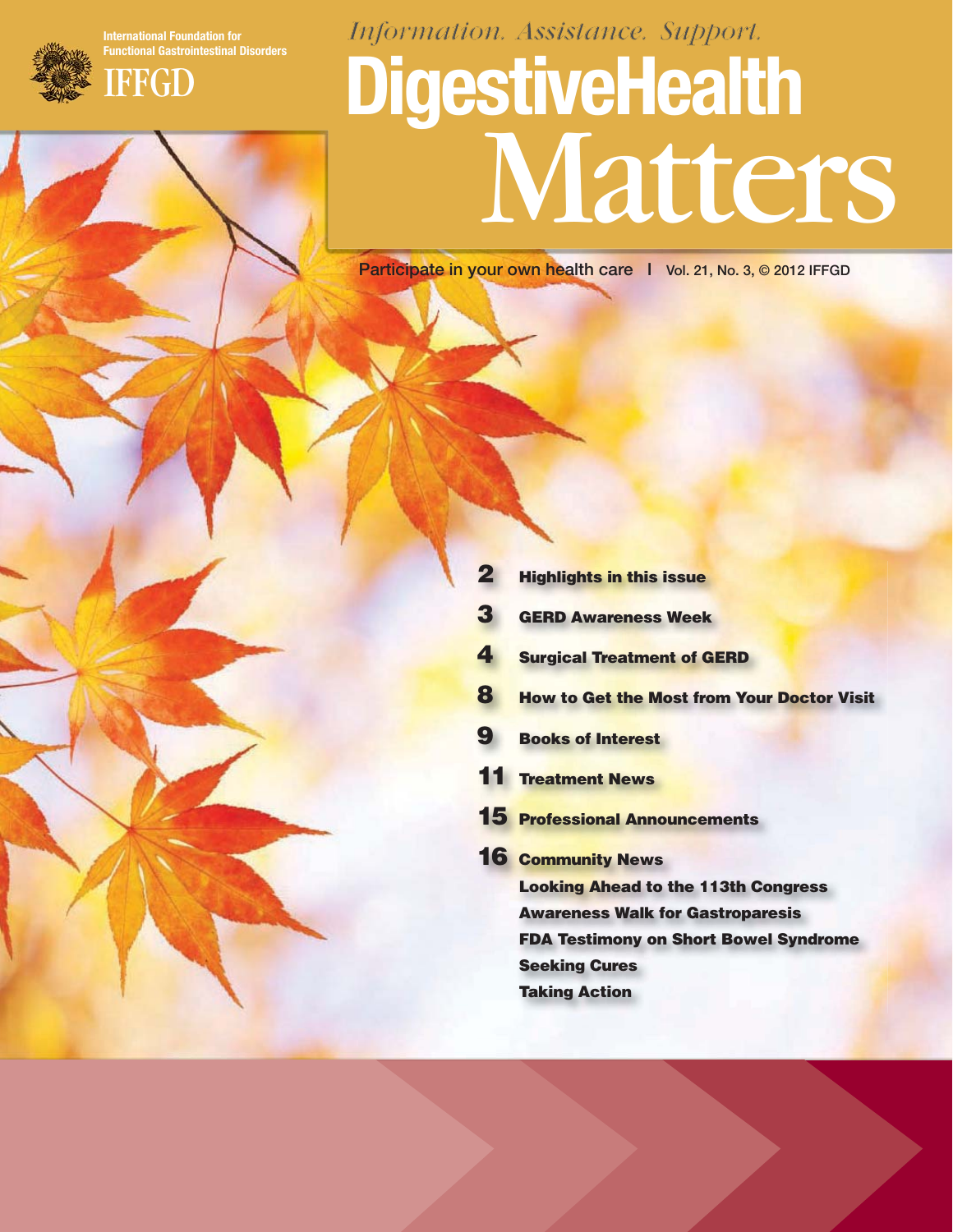## **Highlights in this issue**

#### **Feature Articles**

**2**

A review of treatments for GERD by Andrew S. Kastenmeier, M.D. and Jon Gould, M.D. that takes a close look at the surgical option.

Plain-language publications from the U.S. Department of Health and Human Services' Agency for Healthcare Research and Quality (AHRQ) compare the benefits and risks of treatments for gastroesophageal reflux disease (GERD).

Tips on how to get the most from your doctor visit, help make sense of treatment options, and improve communication with your doctor.

#### **Research and Treatment News**

FDA approval given to linaclotide (Linzess) to treat irritable bowel syndrome with constipation (IBS-C) and chronic constipation (CC) in adults aged 17 and older.

The European Committee for Medicinal Products for Human Use (CHMP) recommended the marketing approval for linaclotide for the treatment of moderate to severe irritable bowel syndrome with constipation (IBS-C) in adults.

Solesta, a bulking agent for the treatment of bowel incontinence is now available in the U.S. through experienced and certified physicians.

Patient enrollment has begun for clinical trials looking at retreatment with rifaximin, an antibiotic under investigation to treat non-constipation IBS.

A study of lubiprostone (Amitiza) concluded that the drug is safe and well tolerated over 9–13 months of treatment in patients with IBS with constipation.

The U.K. Medicines and Healthcare Products Regulatory Agency approved lubiprostone (Amitiza) for the t reatment of chronic idiopathic constipation and associated symptoms in adults, when response to diet and other non-pharmacological measures are inappropriate.

The FDA has given priority review to lubiprostone for the treatment of opioid-induced constipation (OIC) in patients with chronic, non-cancer pain. FDA's decision is expected by late January 2013.

The FDA Gastrointestinal Drugs Advisory Committee voted unanimously to recommend approval of Gattex for adults with short bowel syndrome (SBS). The drug is currently under review by the FDA, which is expected to make a final decision on the drug by the end of 2012.

Patient enrollment has begun for Phase 3 clinical trials looking at a drug under investigation to treat IBS with diarrhea, MuDelta (JNJ-27018966).

IFFGD is reviewing applications from active investigators for 2013 Research Awards.

#### **Community News**

Your action is needed to help continue to make the Functional GI and Motility Disorders Research Enhancement Act law in the new 113th Congress.

The first annual Awareness Walk for Gastroparesis (GP) in Bellingham, WA was a great success raising nearly \$3,000 for the Digestive Health Alliance to support research.\

IFFGD provided written testimony to the FDA regarding patient needs in connection with the October meeting of the GI Drugs Advisory Committee considering the new drug application for Gattex to treat short bowel syndrome.

Q&A – What do you say? I would like to see a cure for because because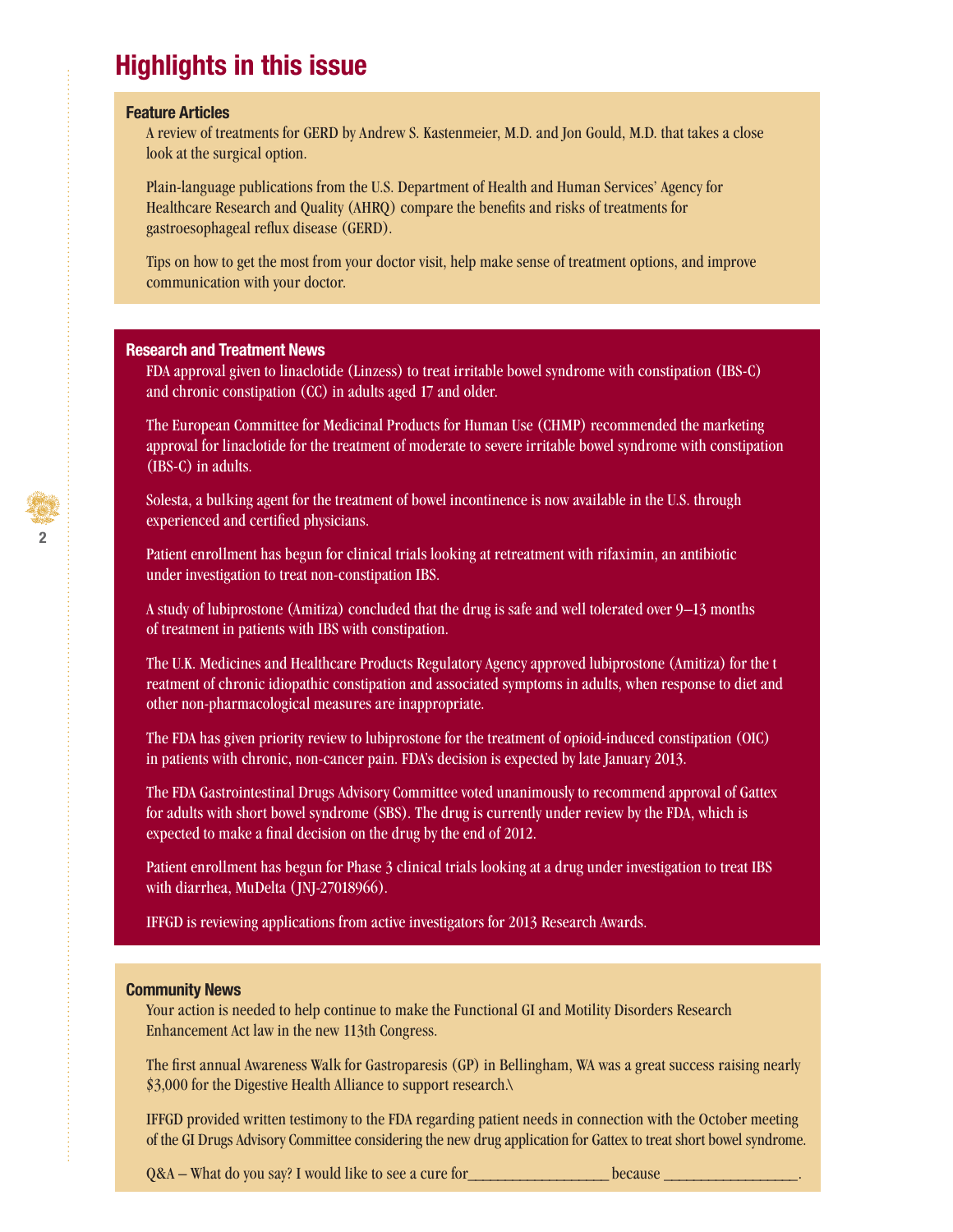

# GERD **Awareness Week**

## *November 18-24, 2012*

Frequent heartburn or indigestion may be a symptom of gastroesophageal reflux disease, or GERD.

GERD is a disease that can be treated. Unrecognized or untreated, GERD can lead to serious complications.

Don't let GERD interfere with your daily life. Talk to your doctor for an accurate diagnosis.

#### **To learn more, contact IFFGD.**

IFFGD, the International Foundation for Functional Gastrointestinal Disorders, is a nonprofit organization that provides digestive health information and support.

*Visit our web site at www.aboutgerd.org*

#### **Did you know – Heartburn is not the only symptom of GERD**.

Chronic heartburn is the most common symptom of GERD. Refluxed material into the mouth is another common symptom. But other less common symptoms may be associated with GERD. These include:

- Belching
- Difficulty swallowing
- Sudden excess saliva
- Feeling like food is getting stuck
- Chronic sore throat
- Laryngitis
- Inflammation of the gums
- Erosion of tooth enamel
- Chronic irritation of the throat
- Hoarseness in the morning
- A sour taste
- Bad breath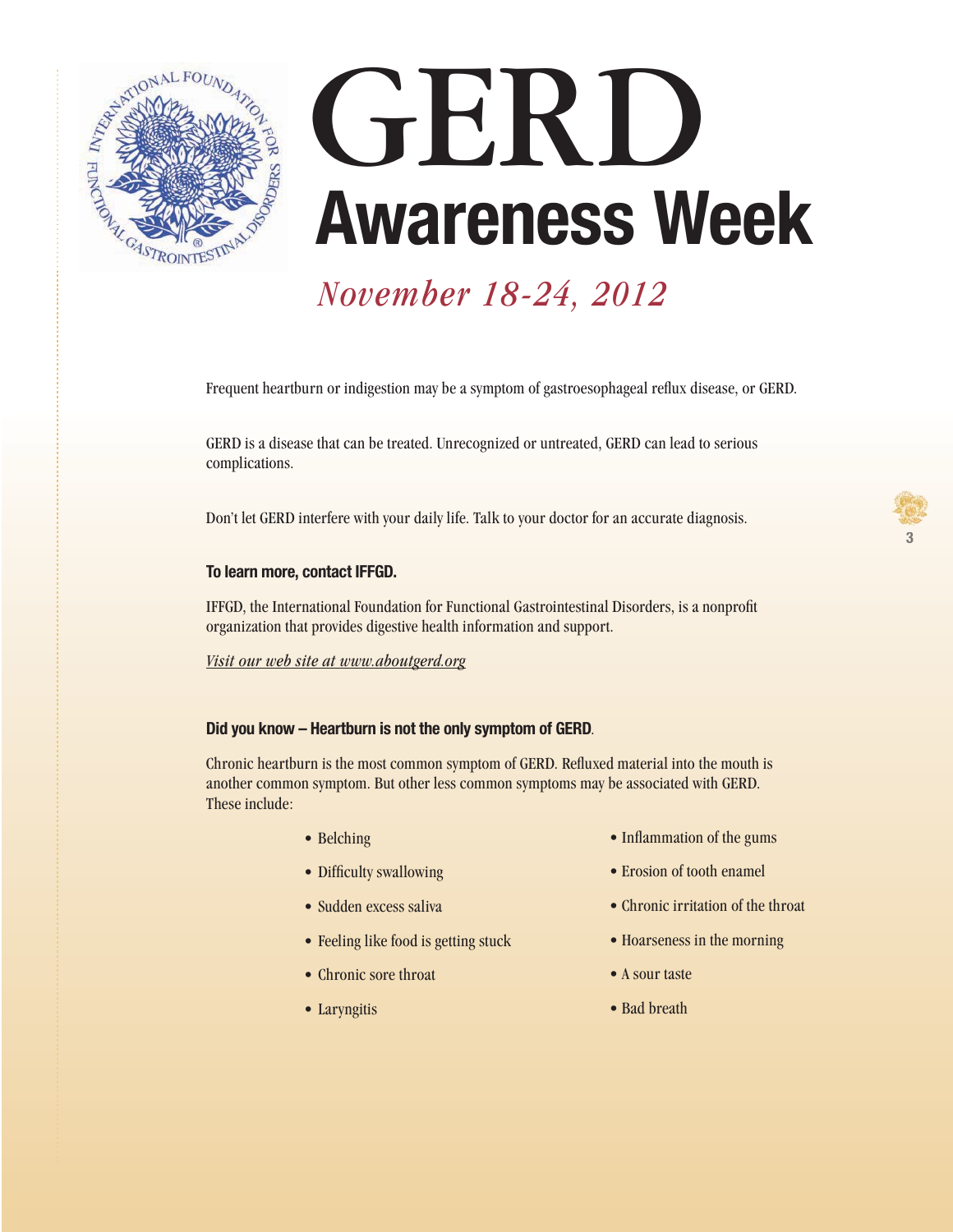## **The Surgical Treatment of Gastroesophageal Reflux Disease (GERD)**

**By: Andrew S. Kastenmeier, M.D., and Jon Gould, M.D., Division of General Surgery, Medical College of Wisconsin, Milwaukee, WI**

Gastroesophageal reflux disease (GERD) is defined as the back-flow of stomach contents into the esophagus causing undesirable symptoms and potentially resulting in esophageal damage.

#### **Symptoms of GERD**

**4**

The most common symptom of GERD is heartburn. This is an uncomfortable burning sensation felt in the middle of the upper abdomen and/or lower chest. Other typical symptoms include difficulty swallowing (dysphagia) and regurgitation of fluid into the esophagus. In some cases fluid may even reflux into the mouth. People with GERD also may develop other, atypical (extraesophageal) symptoms such as hoarseness, throat-clearing, sore throat, wheezing, chronic cough, and even asthma. Many persons suffer from extra-esophageal reflux symptoms for quite some time before a causal relationship with GERD is established. This is at least partly related to the fact that there are many other causes for these kinds of symptoms other than GERD.



#### **Causes of GERD**

GERD is caused by improper mechanical function of the lower esophageal sphincter (LES). The LES is a ring of muscle that surrounds the junction of the esophagus and the stomach and acts as a valve. When functioning properly, this valve opens when swallowing to allow passage of food from the esophagus into the stomach. The valve then closes and acts as a barrier to keep stomach contents from refluxing into the esophagus. In people with GERD, the LES does not properly close resulting in back-flow of gastric contents. It is the back-flow of gastric contents that cause the symptoms of GERD.

In many people, there is no obvious reason for failure of the LES. The LES itself may be weak or its supporting structures (from the esophagus, the diaphragm, or the angle the esophagus enters the stomach) may be inadequate. In others, there may be lifestyle or behavioral factors that stress the LES and contribute to its failure. These factors include:

- obesity,
- smoking,
- alcohol use,
- a high fat diet, and
- consumption of carbonated beverages.

Additionally, a hiatal hernia can lead to GERD. Hiatal hernia results when the LES moves above the diaphragm, a sheet of muscles that separates the abdominal and chest cavities. When the LES moves into the chest, it is less able to prevent reflux. Finally, GERD symptoms can be compounded by defective clearance of acid and fluid from the lower (distal) esophagus due to esophageal damage or esophageal motility disorders.

#### **Medical Management of GERD**

*Lifestyle Changes* – The treatment of GERD begins with behavioral and lifestyle changes. Reduction of symptoms can be achieved in most individuals with several modifications. These include:

- weight loss.
- avoidance of carbonated beverages,
- abstinence from smoking,
- reducing alcohol and caffeine intake,
- avoiding "trigger" foods (spicy foods, citrus or acidic foods),
- maintaining a low fat diet,
- avoiding eating or drinking several hours before going to bed, and
- elevating the head of the bed at night.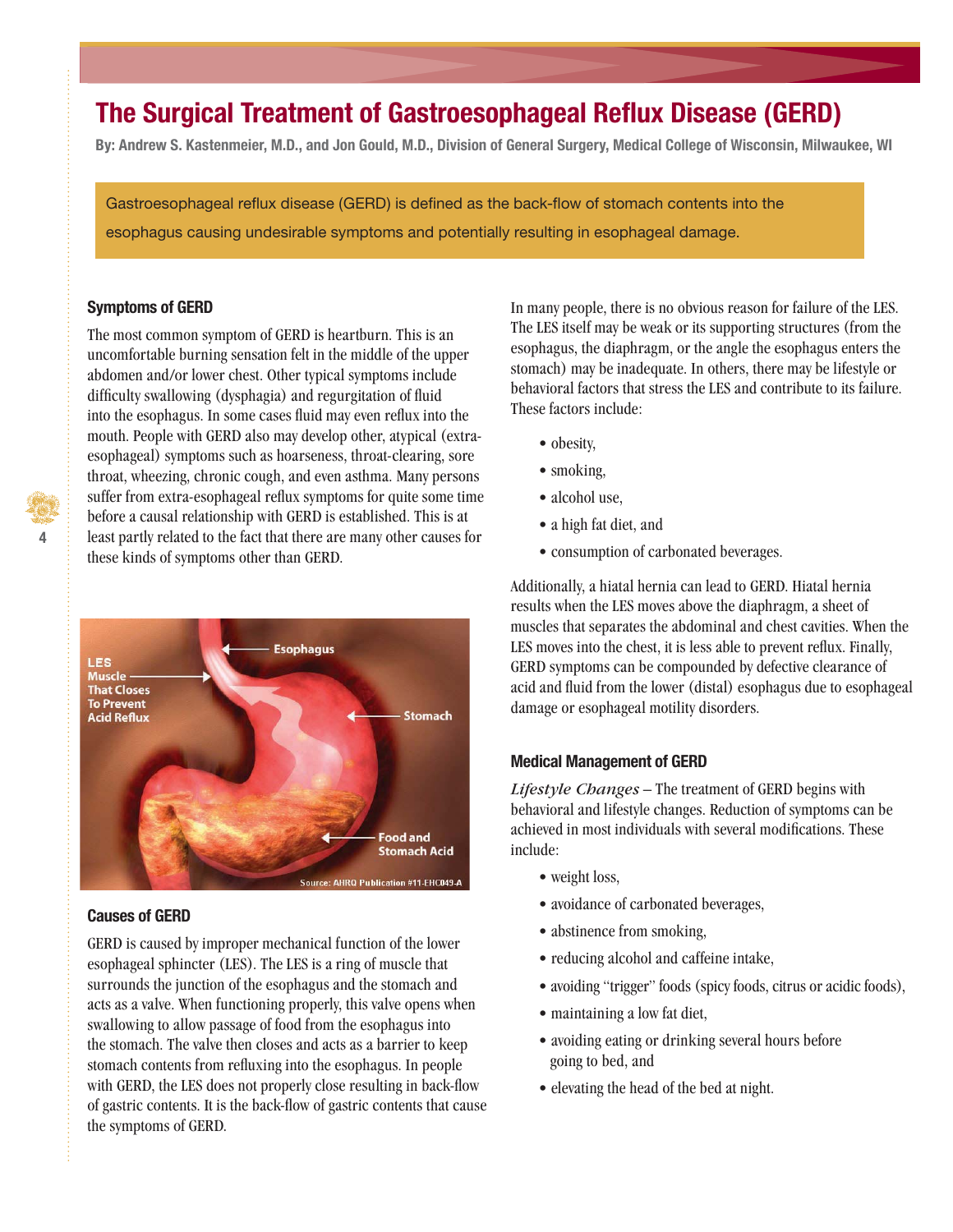*Medications* – If symptoms are severe, or if symptoms persist despite lifestyle modifications, then medication should be considered. Acid reducing medications include proton pump inhibitors (PPIs) and histamine H2-receptor blockers (H2 blockers). It is important to understand, these medications do not stop reflux from occurring. However, they are often effective in reducing the amount of acid in the gastric fluid. In most people, acid reduction is enough to relieve or even eliminate symptoms of GERD. Medications are also very effective in treating complications of GERD such as esophagitis. In some people, however, longterm use of PPIs may be associated with an increased risk of osteoporosis and fractures of the hip, wrist, and spine. Although many of the most effective acid reducing medications are available over-the-counter, long-term use of greater than 2 weeks or failure of medications should be discussed with a physician.

#### **Surgical Treatment of GERD**

Surgical therapy is also an option for the treatment of GERD. The main indication for surgical therapy is failure of medical management when symptoms persist despite appropriate medical therapy. Another indication for antireflux surgery is personal preference. Some people do not want to take lifelong acid suppression medication or have too many side-effects from these medications and may want to consider antireflux surgery.

#### **Required Testing Prior to Antireflux Surgery**

Several tests are necessary to determine if a person is a good candidate for antireflux surgery. The purpose of these studies is to:

- identify objective evidence of reflux,
- correlate reflux with symptoms, and
- evaluate for other coexisting diseases that may be contributing to symptoms.

In general, all patients should have an *upper endoscopy*. Additional testing includes a 24-hour *pH test* with impedance, and an *esophageal manometry* study. Often, a patient will also have a contrast esophagram in the early stages of their evaluation.

*Upper Endoscopy –* An upper endoscopy or EGD involves placing a small camera through the mouth and into the upper gastrointestinal tract allowing evaluation of the esophagus, stomach, and first part of the small intestine (duodenum). This is generally done as an outpatient procedure under mild to moderate sedation. The purpose of endoscopy is to evaluate for reflux-related damage, to assess the integrity of the LES, and to identify any alternative or coexisting disease processes that may be contributing to symptoms. Long-term exposure of the esophagus to gastric acid can cause damage such as erosion (esophageal ulcers), inflammation (esophagitis), scarring (esophageal

stricture), and changes to the inner esophageal lining (Barrett's esophagus). During an endoscopy, potential abnormalities such as gastritis, peptic ulcers, polyps, nodules, and infections can also be assessed. Tissue samples (biopsies) of the esophagus, stomach and duodenum are often obtained during this procedure. Stomach tissue samples are often tested for an infection called *H. pylori.*

*pH Test –* A pH study involves a thin, soft silastic catheter inserted through a patient's nose and into the distal esophagus above the LES. Sensors on the tube detect and record acid reflux episodes. The device is also designed to record when a patient feels symptoms to determine if these symptoms correlate with reflux episodes. This test is conducted over a 24-hour period on an ambulatory patient who is off acid-suppression medications. During the test the individual is able to continue routine activities. One version of this test involves the attachment of an acid sensing chip on the lining of the lower esophagus. This is known as a Bravo probe and has the advantage of avoiding insertion of a tube through the patient's nose.

**5** Many physicians are also utilizing the 24-hour esophageal impedance study for evaluation of reflux in certain patients. Esophageal impedance detects fluid reflux whether or not in is acidic. Both acid and non-acid reflux events are therefore measured. Individuals may have non-acid or weakly acid reflux, or continue to have symptoms despite high dose acid suppression and the impedance study can provide valuable information in these cases. One disadvantage to a Bravo study when compared to newer versions of the 24-hour pH study known as esophageal impedance is that only acid can be measured.

*Manometry –* Esophageal manometry measures the motor or contractile function of the LES and the esophagus. This test is mainly used to evaluate for any underlying esophageal motility disorders that may be contributing to a person's symptoms (such as achalasia).

#### **Antireflux Surgery**

Surgery for GERD is known as antireflux surgery and involves a procedure called a fundoplication. The goal of a fundoplication is to reinforce the LES to recreate the barrier that stops reflux from occurring. This is done by wrapping a portion of the stomach around the bottom of the esophagus in an effort to strengthen, augment, or recreate the LES valve. The most common type of fundoplication is a Nissen fundoplication in which the stomach is wrapped 360 degrees around the lower esophagus. There are also a variety of partial fundoplication techniques. As the name suggests, these techniques involve a wrap which does not go entirely around the esophagus. The Nissen fundoplication is almost always chosen to control GERD.

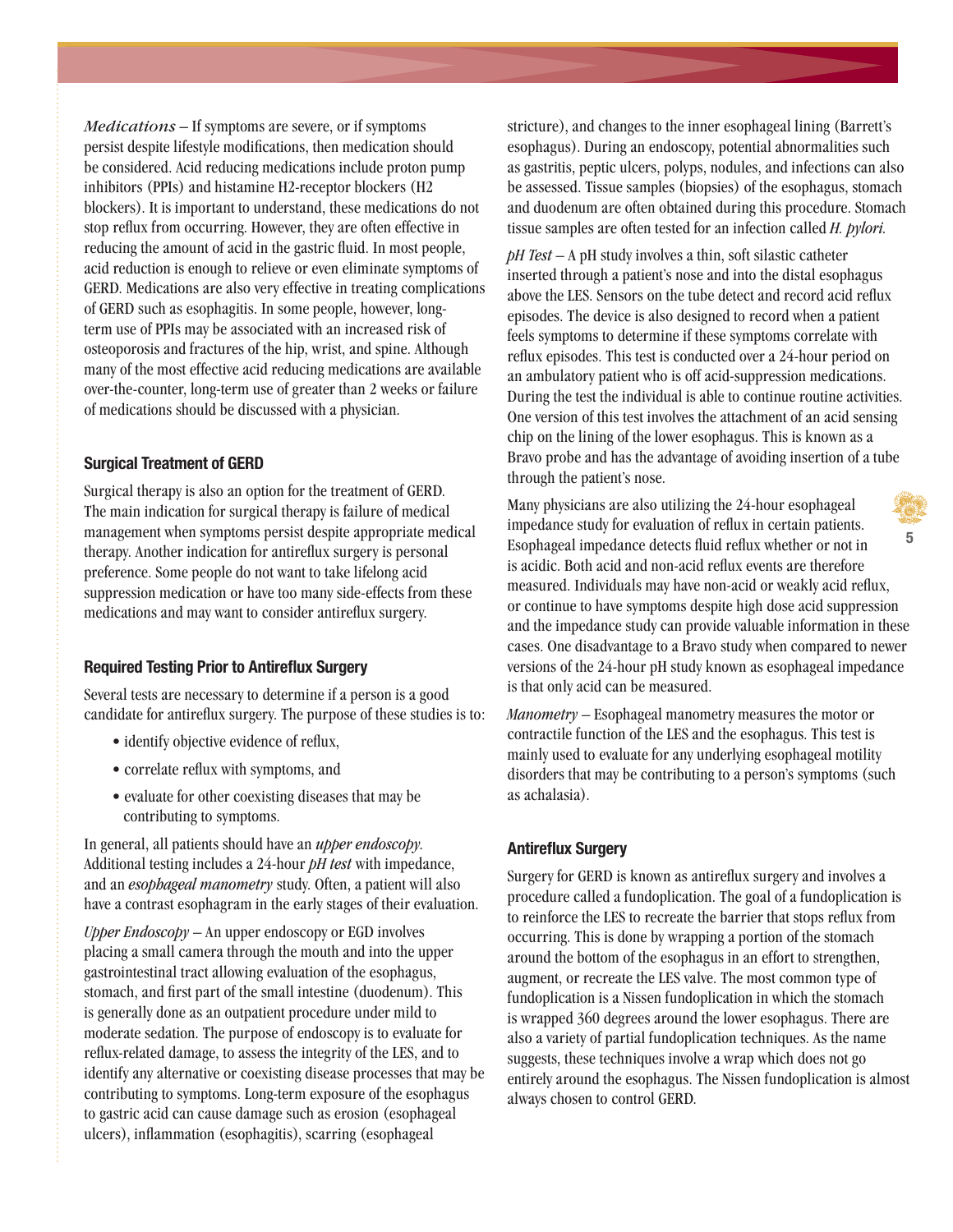Antireflux operations today are most often performed using a minimally invasive surgical technique called laparoscopy. The technique utilizes a narrow tube-like camera and several

long, thin operating instruments. In the operating room, the camera and instruments are inserted into the abdomen through several small (less than 1 cm or  $\frac{1}{2}$  inch) incisions on the abdominal wall. The operation is then performed within the abdominal cavity using camera magnification. The benefit of this type of minimally invasive technique is that it results in less pain, a shorter hospital stay, a faster return to work, smaller scars,

**The most important factor in determining if a patient will experience an improvement or resolution of their GERD-attributed symptoms is to ensure with a great deal of certainty that these symptoms are actually from GERD.**

Rarely, patients also report long-lasting dysphagia, or difficulty swallowing, after surgery. While some degree of dysphagia is common immediately following surgery due to swelling in the

> area of the operation, this usually resolves within several weeks after the surgery. Dysphagia is the reason most surgeons recommend a liquid or soft diet after surgery and advise patients to eat slowly, take small bites and chew food well. Persistent or long-standing dysphagia can usually be treated with endoscopic dilation and in rare cases a revision of the original operation may be required.

Complications can result from general

anesthesia, bleeding, infection, and/or injury to nearby organs. Nearby organs include the stomach, esophagus, spleen, liver, vagus nerves, aorta, vena cava, diaphragm, lungs, and heart.

Overall, laparoscopic antireflux surgery when performed by an experienced surgeon is exceptionally safe and any significant operative complication is quite unusual.

and a lower risk of subsequent wound infections and hernias.

If the surgery cannot be safely completed using laparoscopy, the operation is converted to a traditional open procedure that involves an incision in the upper abdomen. The open technique is both safe and effective, but it sacrifices the aforementioned benefits of laparoscopy.

In either case, surgery should be performed by a specialist with appropriate training or high volume experience.

#### **Recovery from Antireflux Surgery**

After surgery, patients are generally admitted to the hospital for 1–3 days. This observation period is to ensure that the patient is free of nausea and vomiting, and able to tolerate drinking enough liquids to maintain hydration. Patients are generally discharged on a soft, pureed, or a liquid diet.

The dietary restrictions after surgery can vary, but in general, patients should expect to slowly advance to a solid diet over a 2–8 week period of time. The dietary restrictions are slowly lifted after several weeks and the patient progresses through a soft and/or post-Nissen diet. Many surgeons recommend that their patients only take crushed or liquid medications for several weeks after surgery.

#### **Side Effects and Complications of Antireflux Surgery**

Although antireflux surgery is considered both safe and effective, complications and undesirable side effects can occur. Below is a brief description, but these should be discussed with your surgeon before undergoing an operation.

After a fundoplication, some patients report difficulty belching or a sensation of abdominal bloating. This is rarely severe and generally resolves within the first 6 months after surgery. Some patients may also report an inability to vomit, and some patients also report increased flatulence and diarrhea.

#### **Outcomes after Antireflux Surgery**

The outcomes after laparoscopic antireflux surgery are generally excellent. In both short-term (1–5 years) and long-term studies (5–10 years), the vast majority of patients report effective symptom reduction, a high level of satisfaction, and an improved quality of life after having the surgery. Nearly all patients are taken off of reflux medication after surgery. The most telling factor is that patients have consistently reported that if they were to do things over, they would again make the decision to undergo antireflux surgery.

The most important factor in determining if a patient will experience an improvement or resolution of their GERDattributed symptoms is to ensure with a great deal of certainty that these symptoms are actually from GERD. For this reason, a proper evaluation before the operation is imperative. For extraesophageal symptoms such as cough and hoarseness, the many other conditions not related to GERD are possible. In many of these cases, appropriate testing and multidisciplinary evaluation with a surgeon, a gastroenterologist, an otolaryngologist (ear, nose, and throat specialist), and a pulmonologist (lung and respiratory specialist) is important in confirming the diagnosis and ruling out other potential causes.

#### **Reflux in People who are Morbidly Obese**

Obesity is a major risk factor for GERD. Weight loss has been demonstrated to consistently lead to an improvement in GERDrelated symptoms in obese patients. Some morbidly obese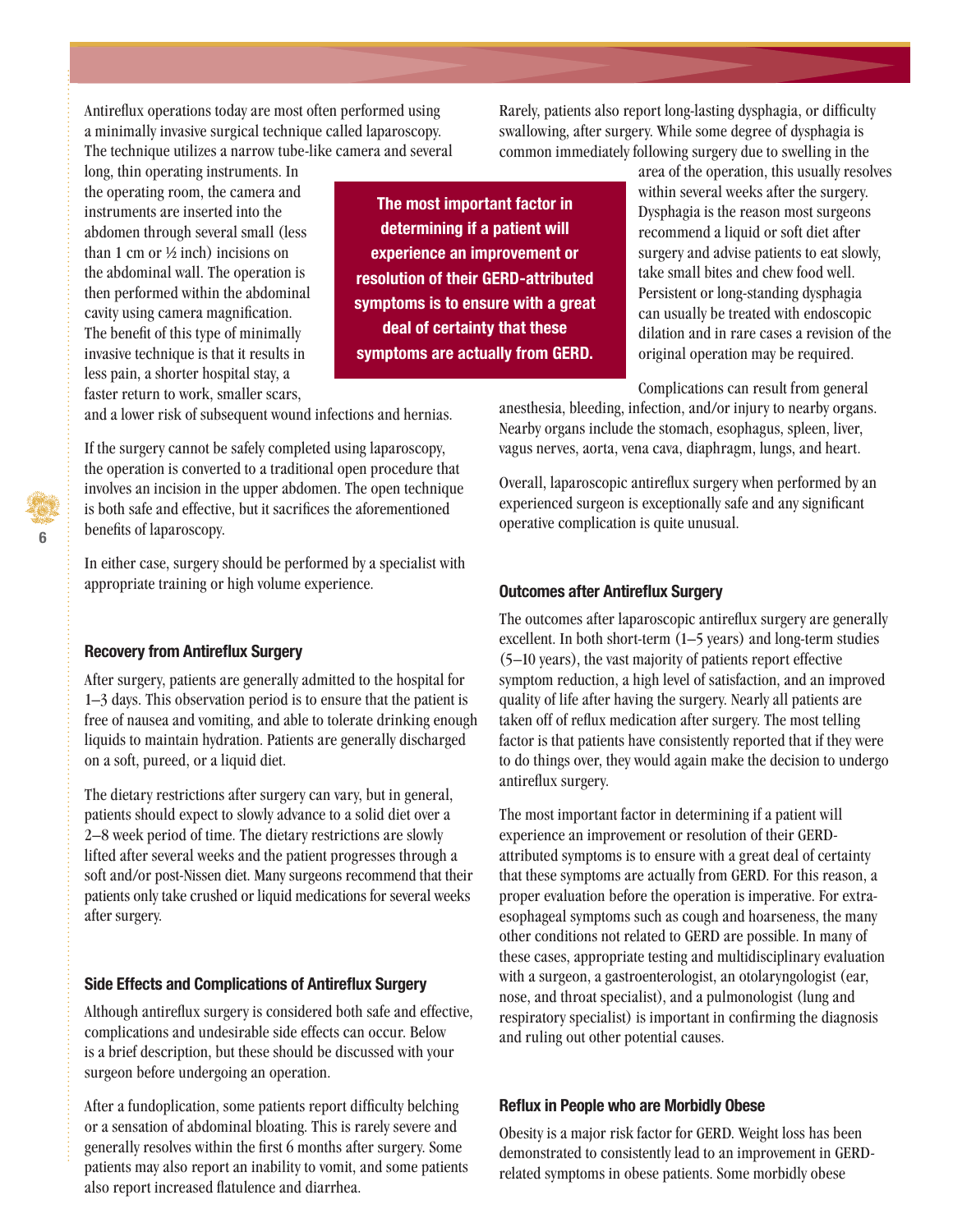patients with GERD who fail appropriate medical management may see a surgeon for a discussion about antireflux surgery. A laparoscopic Nissen fundoplication in a morbidly obese patient is quite difficult. Some data suggests that the failure rate of a laparoscopic Nissen in morbidly obese patients is increased compared to the non-obese. Bariatric (weight-loss) surgery has been demonstrated to be effective in controlling and curing GERD in some patients. Morbidly obese persons who have GERD that is uncontrolled by medical therapy and who meet the criteria for antireflux surgery should talk to their doctor about the option of bariatric surgery.

#### **Emerging Therapies**

Although the laparoscopic fundoplication is the current standard of surgical care, there is an evolving array of exciting new endoscopic, incisionless treatments for GERD under evaluation. The newest therapy is the transoral incisionless fundoplication (TIF). This is an incisionless fundoplication performed with an endoscope that is inserted through the mouth and into the stomach. Short-term results appear favorable in carefully selected patients; however, long-term studies have not yet been completed. Many emerging therapies for GERD are still being evaluated under experimental protocols and can only performed at selected research centers.

#### **Summary**

GERD is the most common digestive disorder for which patients seek medical care. Approximately 10% of Americans suffer from daily symptoms or take medications to manage these symptoms on a daily basis. In most patients who do not tolerate medical therapy or in patients who have inadequate or incomplete relief of GERD symptoms from appropriate medical therapy, antireflux surgery – performed by experienced surgeons and in appropriately selected patients – is a safe and effective option.

#### **Comparison of Benefits and Risks of GERD Treatments**

Plain-language publications from the U.S. Department of Health and Human Services' Agency for Healthcare Research and Quality (AHRQ) compare the benefits and risks of treatments for gastroesophageal reflux disease (GERD). The publications are based on an updated evidence report.

GERD can be treated with medications or surgery. The report concluded that established drug-based therapy is effective. The report found that proton pump inhibitors (PPIs) tend to be more effective than H2 blockers. Comparisons between PPI types or dosages showed few consistent differences. The most common side effects cited for PPIs and H2 blockers were diarrhea, headache, and abdominal pain.

The AHRQ report concluded that a type of surgical treatment known as laparoscopic fundoplication is at least as effective as drug-based medical treatment for some patients, but also had a higher risk of serious side effects. The report also found that fundoplication surgery decreased, but did not always eliminate, the use of antireflux medications. The surgical treatment using an endoscopic variation of fundoplication also has been used to treat GERD, but AHRQ's analysis found there is not enough evidence to compare this type of surgery's effectiveness with other treatments.

The new publications – a summary for consumers and a companion publication for clinicians – are based on the findings of a comprehensive report updated for AHRQ's Effective Health Care Program by the Tufts Medical Center Evidence-based Practice Center. The report and the consumer and clinicians publications are available at *www.effectivehealthcare.ahrq.gov.*

The report, *Comparative Effectiveness of Management Strategies for Adults with Gastroesophageal Reflux Disease,* is an update to a 2005 report. The systematic review of 166 clinical studies published between January 2004 and August 2010 examined the comparative effectiveness, benefits, and adverse effects of treatments for GERD and investigated whether there are factors that influence or predict treatment effectiveness. It helps provide information that doctors and patients can use when considering a plan for treatment.

The review did not evaluate diagnostic approaches, treatment options for patients with symptoms resistant to treatments, or the effect of lifestyle modifications on GERD symptoms. It does not represent clinical recommendations or guidelines.

As with any chronic health disorder talk to your doctor about how your condition affects your life. Discuss your treatment goals and options. Understand treatment benefits and risks. Work in partnership with your doctor to help ensure the best results.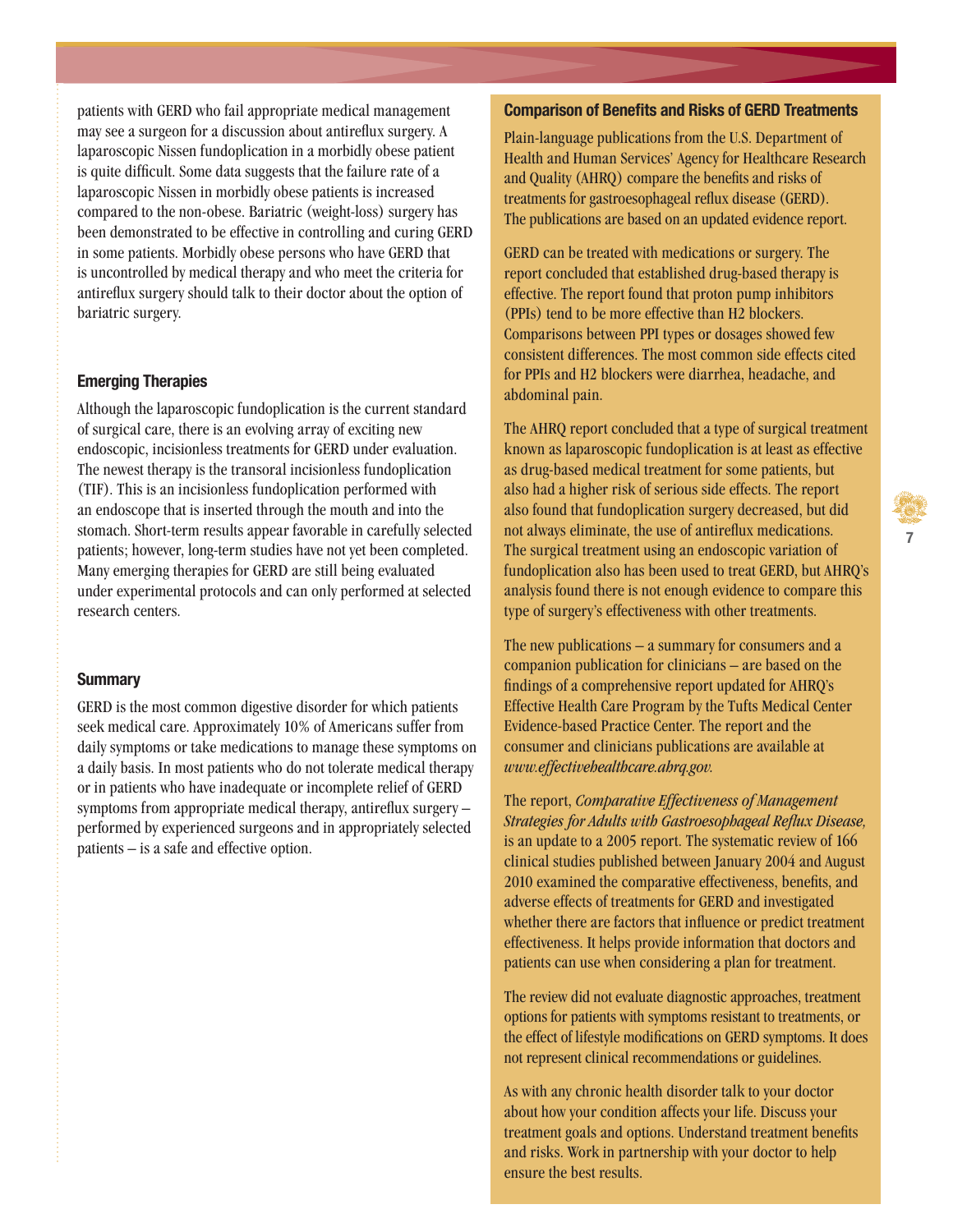## **Tips on How to Get the Most from Your Doctor Visit**

Going to the doctor can be stressful, especially if you are sick or worried. You may think that being a "good" patient means doing what your doctor tells you.

But the truth is, staying quiet is not a good idea. By asking questions and understanding your treatment options, you can share in making decisions with your doctor and receive the best possible care.

#### **What is a treatment option, anyway?**

A treatment option is a medicine or therapy to treat your problem. A treatment option may be a pill, a shot, exercise, or an operation (surgery). It could even be a combination of things.

The process of fully exploring your options starts with asking your doctor questions about your diagnosis or condition. The next step is a full discussion about the available treatments – including the concerns you have about options and which options might be best for you.

It may seem okay to follow the first treatment your doctor suggests and then wait to see if it works. But if you take the time to talk to your doctor about all your treatment options, you may find one that works better for you.

#### **How can knowing your treatment options improve your life?**

You might feel better – not only about your health problem but also about your treatment choice and your part in decision making. Telling your doctor what is important to you can help you find the best medical care and improve your quality of life.

#### **Talking about treatment options may help you find:**

- A treatment or medical test that could work best for you.
- A treatment with fewer side effects.
- A treatment that's better for your budget.
- Better control over your health care.

Some people feel nervous about asking their doctor questions. Remember: You know more about your body, your health, and what's important to you than anyone else. Don't be afraid to speak up.

#### **Health care can be confusing**

Whether you are just starting treatment or your treatment is already underway, it is never too late to take an active role in your health care.

By talking with your doctor, nurses, and other people on your health care team, you can make sure you are not missing the best treatment for you.

#### **Here are a few tips to help you better understand your treatment options:**

*Give your doctor as much information as you can* – Don't wait for your doctor to ask questions. Share everything – even information that might be embarrassing. This information can help your doctor make better recommendations.

*Ask as many questions as you need to understand your diagnosis* – If you do not ask questions, your doctor may think you understand everything you are being told. Write down your questions before your visit so you do not forget anything. Start by asking the most important ones and work your way down the list.

*Make sure you really understand the information –* Take notes, bring someone with you to the appointment, or ask how to get more information.

*Remember to follow up –* In some cases, you may need more information or care. Call your doctor's office if:

- You have more questions.
- You feel worse.
- You have problems with your medicines.
- You have not gotten your test results.

You and your doctor can work together to find the best treatment for you.

**Source:** Agency for Healthcare Research and Quality, *www.effectivehealthcare.ahrq.gov/options/*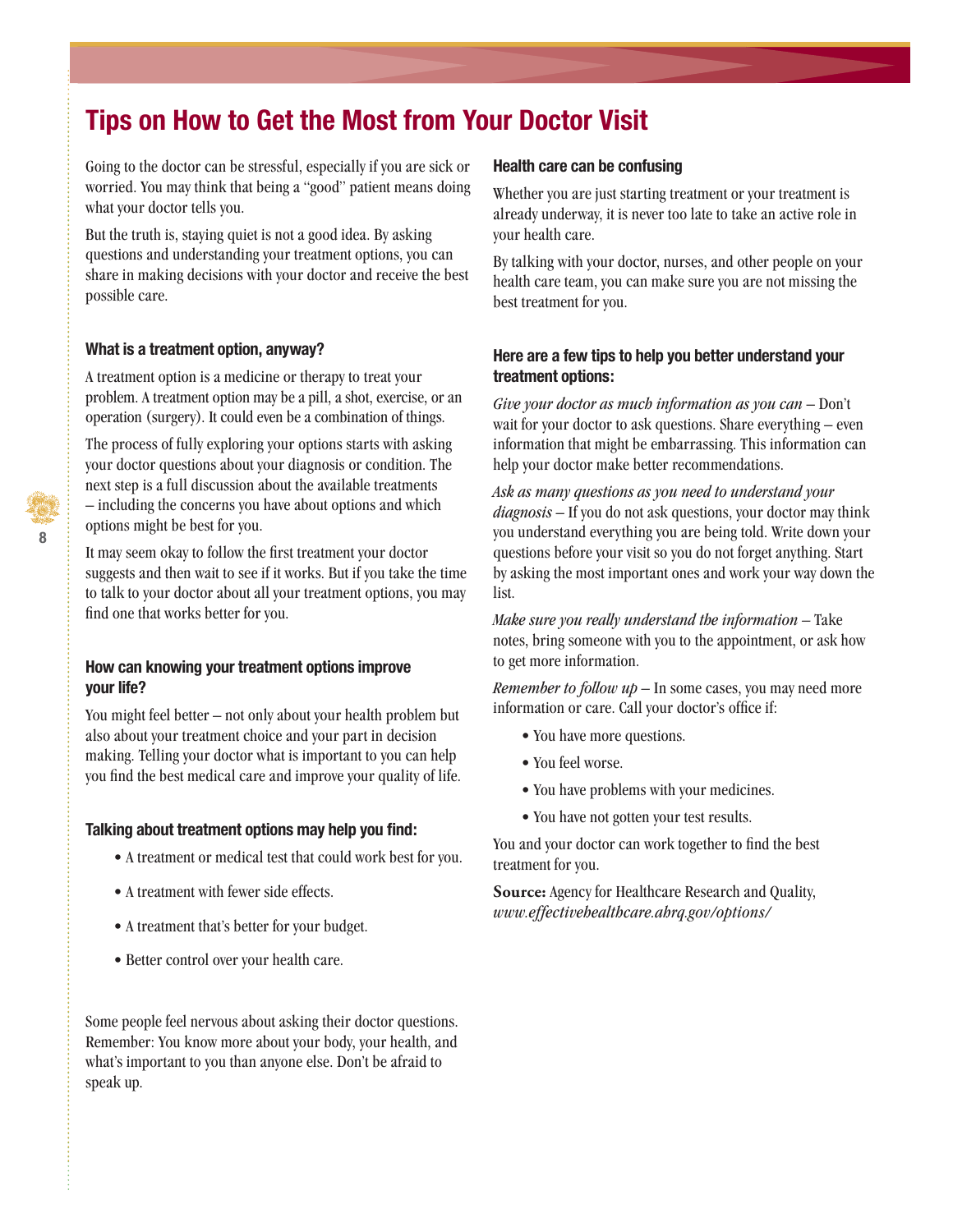### **Books of Interest**

**Here is a list of books, authored or edited by knowledgeable healthcare professionals, which provide trustworthy information about a variety of topics relating to gastrointestinal disorders and digestive health.**

#### **New in 2012**

**Title:** Managing Life with Incontinence **Editors:** Cheryle B. Gartley, Mary Radtke Klein, Christine Norton, and Anita **Saltmarche** 

#### **Publisher:** The Simon Foundation (2012) **Pages:** 232 (paperback)

Leakage, overactive bladder, fecal incontinence, stress incontinence… whatever you choose to call it, the fact is that life with incontinence can be challenging. This book provides guidance from leading experts about how to take control of daily life, even when living with incontinence. Chapters include information on treatments, communicating with friends, family, and health professionals, helpful resources, and overcoming stigma. Courageous stories from people who live, and thrive, with incontinence provide encouragement and inspiration. Written specifically for individuals who live day to day with bladder and/or bowel incontinence, the book also provides information useful for physicians and nurses who understand their patients' frustrations and wish to more fully comprehend the quality of life issues facing people with intractable incontinence. Available online at: *www.simonfoundation.org.*

#### **New in 2012**

#### **Title:** The Ins and Outs of Poop **Author:** Thomas R. Duhamel, PhD **Publisher:** Maret Publishing (2012) **Pages:** 171 (paperback)

Functional constipation can persist for months or years. Treatment can be stressful for everyone involved, including healthcare providers. It is the most common problem seen in pediatric GI clinics. It can cause young children to soil their underwear (encopresis) without awareness that they have to use the toilet. It can cause discomfort and pain, and a deep sense of embarrassment in a child. But functional constipation goes away when treated correctly. This book provides a step by step guide to understanding, recognizing, and treating functional constipation, and a plan for parents and providers to work together as a

treatment team. Each step is explained in detail along with the tools needed for successful implementation. There are many stories written by parents describing specific aspects of their child's treatment. The illustrated book is written in a light-hearted fashion that emphasizes the good news that with comprehensive care, functional constipation can be dramatically improved.

The author is a clinical child psychologist who has collaborated with parents and pediatric care providers about functional constipation for over 30 years. Available online at *Amazon.com.*

#### **New in 2012**

#### **Title:** IBS – Free at Last! (2nd Edition) **Author:** Patsy Catsos, M.S., R.D. **Publisher:** Pond Cove Press (2012) **Pages:** 171 (paperback)

This book describes an easy, step-by-step method for controlling IBS symptoms that may be caused by intolerance to certain carbohydrates (FODMAPS) in your diet. FODMAPs are problematic for those with IBS; they are poorly absorbed in the small intestine and rapidly fermented by bacteria in the gut. The book includes information to help you understand the link between certain foods and IBS symptoms. It includes menus, tips on shopping and reading labels, and strategies for including your favorite foods in your diet. The second edition offers new recipes and gives answers to the questions frequently asked by readers. Available online at *Amazon.com.*

#### **Title:** Some Take Things to Heart, Others to Their Belly – Irritable Bowel Syndrome: What is it and how is it treated? **Author:** Ami D. Sperber, M.D **Publisher:** IFFGD (2011) **Format:** Kindle Edition **File Size:** 228 KB

If you, a friend, or a family member is suffering from IBS, this book is for you. As clinician long dedicated to helping people with functional disorders, Ami Sperber, M.D., provides a fresh and clear guide to help people understand

IBS and the diagnostic process. Individuals with IBS will find useful ways to self-manage and gain a greater sense of confidence. The approach is empowering, helping people improve chances for treatment success. The book contains clear and detailed explanations of treatment approaches. These range from diet to complementary and alternative medicine to medications and to combinations of therapies. For quick references or detailed explanations, this book provides it all.

Dr. Sperber is an internationally recognized physician and researcher. He has a lengthy history of contributing to the understanding of living with and treating IBS and related conditions. Forward by Douglas A. Drossman, M.D. Available online as an eBook at *Amazon.com.*

#### **Title:** Living (Well!) with Gastroparesis – Answers, Advice, Tips & Recipes for a Healthier, Happier Life **Author:** Crystal Zaborowski Saltrelli, C.H.C. **Publisher:** Sea Salt Publishing (2011) **Pages:** 245 (paperback)

This book is a comprehensive and easy to follow guide to navigating life after a gastroparesis diagnosis. Certified Health Counselor and gastroparesis patientadvocate Crystal Saltrelli guides you through all aspects of managing gastroparesis, including self advocacy, appropriate medical treatment, complementary therapies, dietary modifications, nutrition and supplementation, supportive lifestyle practices, stress management, and coping skills. You'll also find practical tips and advice for socializing, travel, career, and relationships. The book concludes with 75 brand new GP-friendly recipes.

The author is a Certified Health Counselor specializing in gastroparesis management. Diagnosed in 2004 with gastroparesis, she provides a unique and useful perspective as someone with both personal and professional experience with the condition. Available online at *Amazon.com.*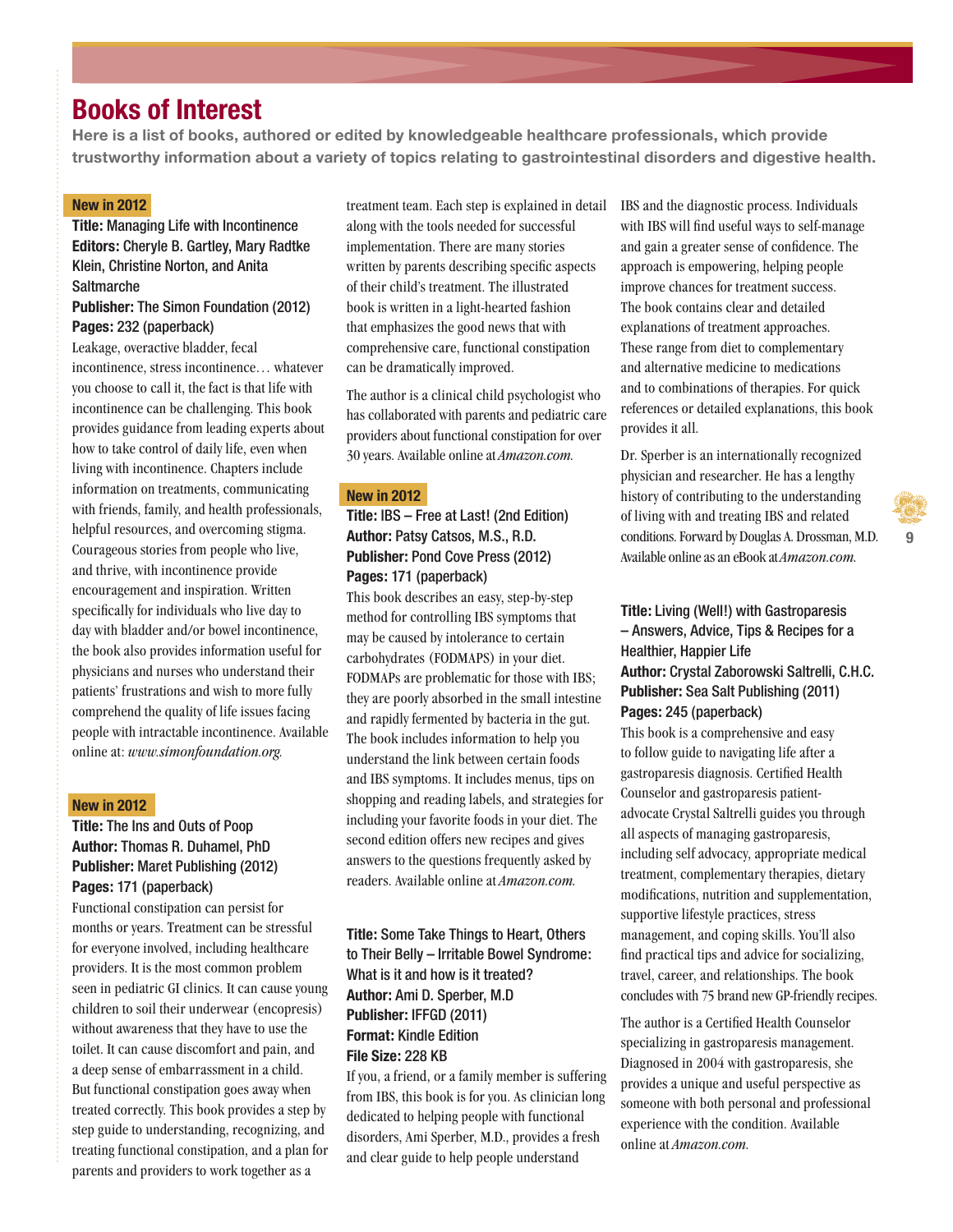#### **Title:** Nausea: Mechanisms and Management

#### **Author:** Robert M. Stern, Ph.D.; Kenneth L. Koch, M.D.; Paul L.R. Andrews, Ph.D. **Publisher:** Oxford University Press (2011) **Pages:** 462 (hardcover)

Nausea is a complex sensation associated with a number of GI disorders that results from the interaction of different factors. This is the first book to provide an in-depth explanation of what is known about nausea, along with latest research on its causes and treatment. The book addresses the mechanisms, management, and prevalence of nausea. It explores the roles of the central nervous system, autonomic nervous system, endocrine system, and gastric dysrhythmias. Treatment in several areas is described, including chronic nausea, diabetes, pregnancy, post-operative, cancer and its treatment, and provocative motion. A final chapter discusses future research, including novel treatment approaches involving the use of biofeedback, nutraceuticals, and adaptation. Written in collaboration by scientists from the three main approaches to studying and treating nausea – psychology, gastroenterology, and physiology. Aimed primarily at professionals. Available online at *Amazon.com.*

#### **Title:** Eating for Gastroparesis – Guidelines Tips & Recipes **Author:** Crystal Zaborowski Saltrelli, C.H.C. **Publisher:** CreateSpace (2011) **Pages:** 90 (paperback)

This user-friendly, easy to follow guide answers the most frequently asked questions about eating for gastroparesis, addresses common misconceptions, offers tips for symptom management, and provides 50 simple gastroparesis-friendly recipes. Following accepted dietary guidelines it offers detailed lists of 'friendly' foods, tips for enhancing nutrition and minimizing symptoms, and answers to common questions. The author is a Certified Health Counselor. Available online at *Amazon.com.*

#### **Title:** Functional Pain Syndromes: Presentation and Pathophysiology **Editors:** Emeran A. Mayer, M.D. and M. Catherine Bushnell, Ph.D. **Publisher:** IASP Press (2009) **Pages:** 580 (paperback)

There is now a wealth of evidence that these "functional" disorders are associated with substantial neurobiological, physiological, and sometimes anatomical changes in the central nervous system. An outstanding group of experts in various fields provide a view of the current understanding and treatment strategies of some of the most prevalent types of chronic pain conditions, such as IBS, fibromyalgia, TMJD, vulvodynia, interstitial cystitis and others. This book is aimed primarily at professionals. Available through booksellers.

#### **Title:** Understanding the Irritable Gut: The Functional Gastrointestinal Disorders **Author:** W. Grant Thompson, M.D. **Publisher:** Degnon Associates (2008) **Pages:** 240 (paperback)

The functional gastrointestinal (GI) disorders can perplex doctors and patients alike. This book seeks to demystify these disorders. Dr. Thompson explains with ease and clarity the nature, prevalence, and possible causes of these disorders. The information developed and assembled by the Rome Foundation to identify, classify, and treat these disorders is presented in an easy-to-read, nontechnical format. Available online at: *www.theromefoundation.org.*

#### **Title:** Noncardiac Chest Pain: A Growing Medical Problem

**Editors:** Ronnie Fass, M.D., Guy D. Eslick, Ph.D. **Publisher:** Plural Publishing, Inc. (2007) **Pages:** 188 (hardcover)

This book provides a comprehensive review of noncardiac chest pain provided by the current world authorities in the field on a variety of topics including epidemiology, cardiologist's perspective, pathophysiology, non-esophageal causes, sensory testing, psychological disorders, diagnosis, use of proton pump inhibitors, brain imaging, economics, treatment, quality of life, prognosis, and future developments. The book is aimed primarily at clinicians and researchers. Available through booksellers.

#### **Title:** Controlling IBS the Drug-Free Way: A 10-Step Plan for Symptom Relief **Author:** Jeffrey M. Lackner, Psy.D. **Publisher:** STC Healthy Living (2007) **Pages:** 256 (paperback)

The book offers a step-by-step self-management approach that anyone with IBS can easily follow to reduce symptoms without drugs or professional help. Also included are up-todate overviews of medications and dietary strategies that readers can use to help with symptom control. Dr. Lackner is director of the Behavioral Medicine Clinic and Assistant Professor in the Department of Medicine at the State University of New York at Buffalo School of Medicine. Available through booksellers.

#### **Title:**Rome III: The Functional Gastrointestinal Disorders **Senior Editor:** Douglas A. Drossman, M.D. **Publisher:**Degnon Associates (2006) **Pages:**1,048 pages (hardcover) Five years in the making, Rome III is designed

for "one stop" learning for health professionals. Available online at: *www.theromefoundation.org.*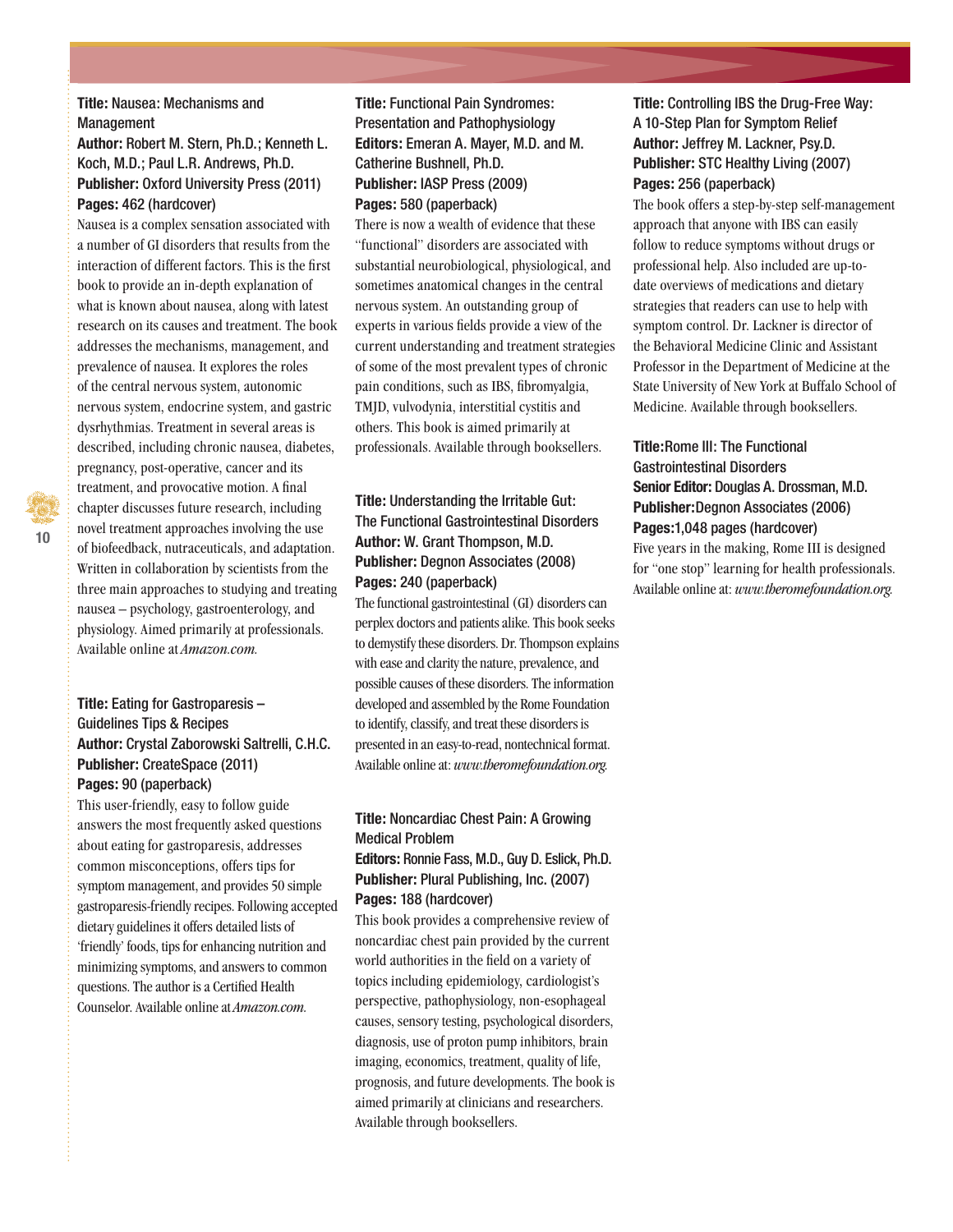**IFFGD INDUSTRY COUNCIL**

**When IFFGD began, in 1991, there was little communication between patients living with functional GI and motility disorders and the companies with the means to develop treatment products and services. Subsequently, IFFGD has worked hard to make the needs of our members known – not only to the clinicians who see patients, but also to the researchers and providers of diagnostic and treatment methods and tools.** 

**In an effort to strengthen our voice, in 1998 we formed the IFFGD Industry Council. The Council provides a forum to help ensure that the voice of our membership is heard.** 

**We invite participation from companies with a demonstrated interest in these disorders. While we are grateful to our Industry Council members for their support, we do not endorse any specific product or company. IFFGD retains unrestricted control over the planning, content, objectives, methods, and execution of all initiatives and projects.** 

#### **IFFGD INDUSTRY COUNCIL**

Sucampo Pharmaceuticals, Inc. and Takeda Pharmaceuticals USA, Inc. Salix Pharmaceuticals, Ltd. The Procter & Gamble Company NPS Pharmaceuticals, Inc Medtronic, Inc. Ironwood Pharmaceuticals, Inc. Furiex Pharmaceuticals, Inc. Forest Laboratories, Inc.

## **Treatment News**

#### **The U.S. FDA has Approved the Drug Linaclotide (Linzess) for the Treatment of Irritable Bowel Syndrome with Constipation and Chronic Constipation**

On August 30, 2012, Ironwood Pharmaceuticals, Inc. and Forest Laboratories, Inc. announced that the U.S. Food and Drug Administration approved the New Drug Application (NDA) for linaclotide (Linzess®), a guanylate cyclase type-C (GC-C) agonist, to treat irritable bowel syndrome with constipation (IBS-C) and chronic constipation (CC) in adults aged 17 and older. Linaclotide is a drug used to relieve symptoms of abdominal pain, discomfort, bloating, and bowel symptoms in people who have IBS-C or CC. It has been shown to be safe and effective in trials. Linaclotide works by increasing the amount of fluid that flows into the bowel, allowing stool to pass more easily, and reducing visceral pain.

The safety and effectiveness of Linzess for the management of IBS-C were established in two, double-blind studies. A total of 1,604 patients were randomly assigned to take 290 micrograms of Linzess or a placebo for at least 12 weeks. Results showed Linzess was more effective in reducing the amount of abdominal pain and increasing the number of complete spontaneous bowel movements compared with placebo.

The safety and effectiveness of Linzess for the management of chronic idiopathic constipation also were established in two, double-blind studies. A total of 1,272 patients were randomly assigned to take Linzess at doses of 145 mcg or 290 mcg or a placebo for 12 weeks. Results from these studies showed patients taking Linzess experienced more complete spontaneous bowel movements than those taking the placebo. The 290 mcg dose is not approved for chronic constipation because studies indicated it was no more effective than the 145 mcg dose.

Linzess is approved with a Boxed Warning to alert patients and health care professionals that the drug should not be used in patients 16 years of age and younger. Linzess should not be used in patients with known or suspected mechanical gastrointestinal obstruction. The most common side effect reported in during the clinical studies was diarrhea.

Ironwood and Forest are co-producing linaclotide in the United States. Ironwood has out-licensed linaclotide to Almirall, S.A. for development in Europe; and to Astellas Pharma, Inc. for development in Japan, Indonesia, Korea, the Philippines, Taiwan, and Thailand.

#### **European CHMP Recommends Approval for Linaclotide to Treat IBS-C**

The European Committee for Medicinal Products for Human Use (CHMP) has issued a positive opinion recommending the marketing approval for linaclotide for the treatment of moderate to severe irritable bowel syndrome with constipation (IBS-C) in adults. The CHMP positive opinion is a recommendation to the European Commission (EC) and one of the final steps in the review of a marketing authorization application. It would be marketed under the brand name Constella, once approved.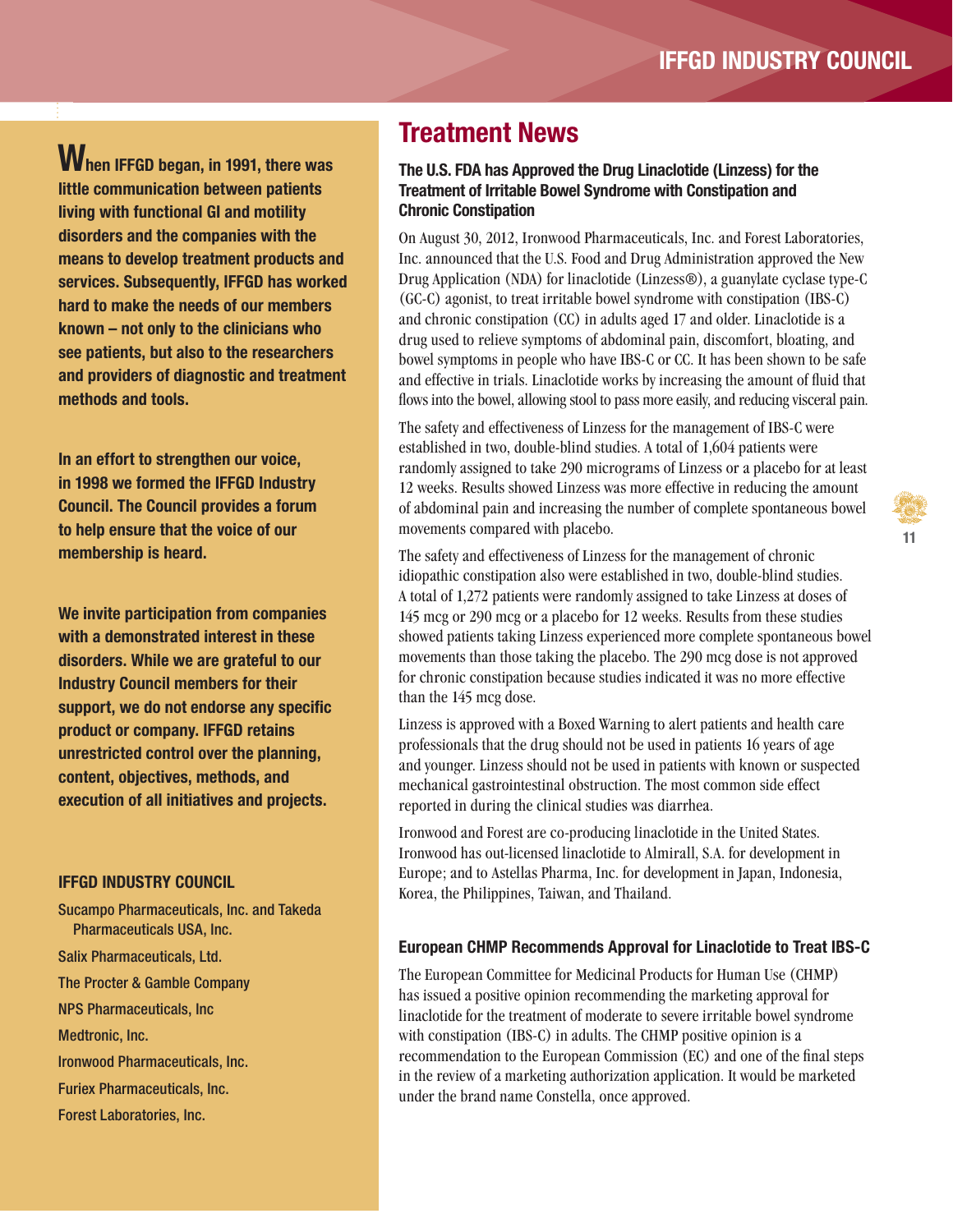#### **Solesta is now Available in the U.S. to Treat Fecal Incontinence**

In May 2011 the Food and Drug Administration (FDA) approved Solesta, a biocompatible tissue bulking agent, for the treatment of fecal incontinence in patients 18 years and older who have failed conservative therapy (e.g., diet, fiber therapy, anti-motility medications). Solesta is an injectable gel delivered into the anal canal in an outpatient procedure taking approximately 10 minutes without the need for surgery or anesthesia.

Fecal incontinence is the involuntary loss of bowel control. While the exact mechanism of action has not been identified, it is thought that the Solesta injections may narrow the anal canal and allow for better control of those muscles.

The FDA based its approval on results from a clinical study of 206 patients. In the primary study, most patients received two treatments, consisting of four injections each, for a total of eight injections. After six months, more than half of the patients injected with Solesta experienced a 50 percent reduction in the number of fecal incontinence episodes. One-third of patients who received no Solesta in the study also experienced a similar reduction. Overall, a greater proportion of patients treated with Solesta experienced improvements, indicating the gel provides benefit.

Solesta is approved for use in patients ages 18 and up. It should not be used in patients who have active inflammatory bowel disease, immunodeficiency disorders, previous radiation treatment to the pelvic area, significant rectal prolapse, active infections, bleeding, tumors or malformations in the anorectal area, rectal distended veins, an existing implant in the anorectal region, or allergy to hyaluronic acid based products.

The most common side effects associated with Solesta include injection area pain and bleeding. Infection and inflammation of anal tissue are more serious risks, but are less common.

Solesta is a registered trademark of Q-Med AB of Uppsala, Sweden; Oceana Therapeutics acquired exclusive worldwide sales and distribution rights to Solesta in June 2009. On December 20, 2011 Salix Pharmaceuticals, Ltd. acquired all of the outstanding stock of Oceana Therapeutics, Inc.

#### **Rifaximin Shows Promise for Treatment on Non-Constipated IBS**

Rifaximin is an antibiotic currently under investigation for the treatment of nonconstipation irritable bowel syndrome (Non-C IBS) and IBS-related bloating. Rifaximin works by reducing or altering bacteria in the gut. In studies it has been found to improve IBS symptoms of bloating, belly pain, and diarrhea (watery or loose stools) after a 10–14 day course of treatment. It is only slightly absorbed in the gut and is generally tolerated well. Rifaximin is not yet approved by the FDA for the treatment of IBS.

#### **FDA Approves new Clinical Trial Looking at Repeat Treatment with Rifaximin**

On November 16, 2011 Salix Pharmaceuticals announced that the U.S. Food and Drug Administration (FDA) Gastrointestinal Drugs Advisory Committee supported the Salix/ FDA developed proposed design of a clinical trial to evaluate the safety, efficacy and durability of response with repeat treatment cycles of Xifaxan (rifaximin) for irritable bowel syndrome with diarrhea (IBS). A multi-center, randomized, double-blind, placebocontrolled trial with IBS patients will look at the efficacy and safety of rifaximin on repeat treatment.

Patient enrollment is planned during the first quarter of 2012. About 24 months could be required for the company to complete the trial and secure an FDA decision regarding approval.

Results from two Phase 3 clinical trials involving 1,260 non-constipated male and female patients with irritable bowel syndrome were reported in the January 6, 2011 issue of the *New England Journal of Medicine* (NEJM) showing adequate relief of IBS symptoms, bloating, abdominal pain, and loose or watery stools.

Results from the multiple center studies indicated that 550mg rifaximin, taken orally 3 times a day for 14 days, achieved adequate relief of global IBS symptoms (primary endpoint) and adequate relief of IBS-related bloating (key secondary endpoint) in a significantly greater proportion of patients, compared with placebo, during the primary evaluation period (first 4 weeks following treatment) as well as during the entire study period (10 weeks following treatment). The statistically significant weekly findings in the primary endpoint and key secondary endpoint noted above were supported by daily findings in the secondary endpoints of global IBS symptoms, bloating, stool consistency and abdominal pain and discomfort. Additionally, the NEJM publication includes results of an analysis of a composite endpoint of abdominal pain or discomfort and loose or watery stools as outlined in the March 2010 draft FDA Guidance for Industry relating to the clinical evaluation of products for treatment of IBS.

The safety profile of rifaximin was similar to that of placebo.

Rifaximin is a gut-selective antibiotic with negligible systemic absorption and broad-spectrum activity in vitro against both gram-positive and gram-negative pathogens. It is currently approved by the FDA for treatment of travelers' diarrhea (under the trade name of Xifaxan®), but at lower doses and shorter duration of therapy than being studied in IBS. It is not yet approved by the FDA for the treatment of IBS.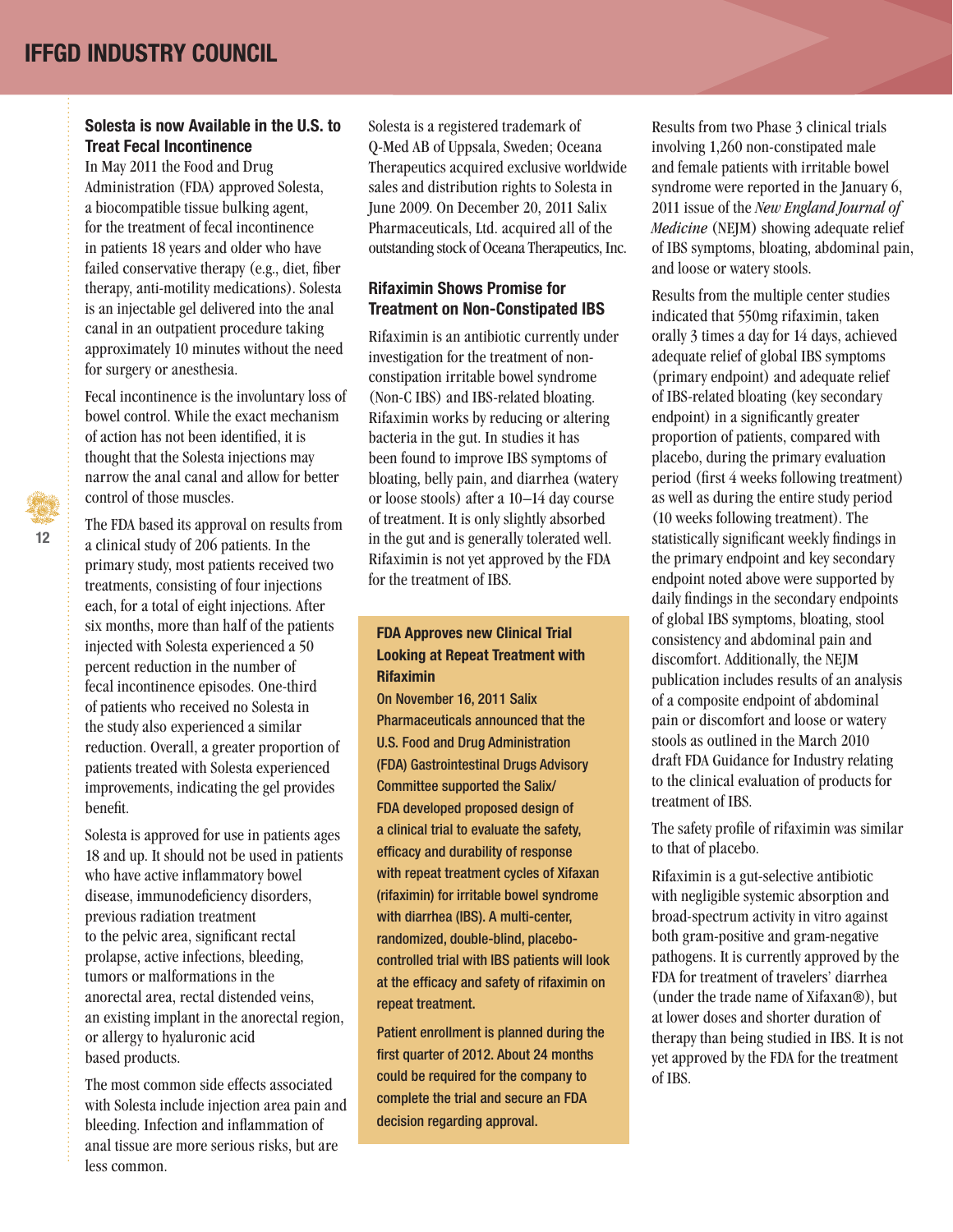#### **Amitiza Study Looks at Long-Term Safety**

Amitiza (lubiprostone) is a prescription drug used to relieve stomach pain, bloating, and straining and produce softer and more frequent bowel movements in men and women who have chronic idiopathic (functional) constipation, and to treat irritable bowel syndrome with constipation (IBS-C) in women who are at least 18 years of age. Amitiza works by increasing the amount of fluid that flows into the bowel and allowing the stool to pass more easily.

A study of Amitiza published in the March 2012 issue of the journal *Alimentary Pharmacology & Therapeutics* looked at the long-term safety, tolerability, and patient outcomes in people with irritable bowel syndrome with constipation (IBS-C). The researchers concluded that in patients with IBS-C, lubiprostone 8 mcg twice daily was found to be safe and well tolerated over 9–13 months of treatment. The study provides preliminary evidence for the safety of lubiprostone in the long-term treatment of IBS-C.

The study was funded in part by Sucampo Pharma Americas, Inc., Bethesda, MD and in part by Takeda Pharmaceuticals USA, Deerfield, IL.

#### **Amitiza Approved in U.K to treat Chronic Constipation**

The U.K. Medicines and Healthcare Products Regulatory Agency has approved lubiprostone (Amitiza) for the treatment of chronic idiopathic constipation (CIC) and associated symptoms in adults, when response to diet and other non-pharmacological measures are inappropriate.

#### **Lubiprostone Results Positive in Treating Opioid-Induced Bowel Dysfunction**

The U.S. Food and Drug Administration (FDA) has given priority review to an additional indication for lubiprostone for the treatment of opioid-induced constipation (OIC) in patients with

chronic, non-cancer pain. FDA's decision is expected by late January 2013.

Lubiprostone met the primary endpoint in a phase 3 clinical trial for the treatment of opioid-induced bowel dysfunction in patients with chronic, non-cancer pain, excluding those taking methadone.

Opioids are narcotics, such as morphine and codeine, used to treat pain. A number of gastrointestinal (GI) symptoms are potential side effects of using opioidbased medications. The most common symptom is constipation. Others symptoms may include decreased gastric emptying, abdominal cramping, spasm, bloating, and delayed GI transit.

The phase 3, randomized, placebocontrolled, double-blinded trial looked at the efficacy and safety of lubiprostone in patients with opioid-induced bowel dysfunction. The primary endpoint was the overall spontaneous bowel movement response rate. Over a 12 week period, the response rate for 219 lubiprostone-treated patients was 26.9% versus 18.6% for 220 placebo-treated patients.

The trial included patients in the U.S. and Europe who continued opioid therapy throughout the study.

No drug-related serious adverse events were reported for patients taking lubiprostone. The most common treatmentrelated adverse events (experienced by 5–10% of patients) were diarrhea, nausea, and abdominal pain.

Lubiprostone currently is available under the name Amitiza to treat chronic idiopathic (functional) constipation and irritable bowel syndrome with constipation.

#### **The New Drug Application for Gattex to Treat Short Bowel Syndrome is under Review by the U.S. Food and Drug Administration (FDA)**

Gattex (teduglutide) is a drug currently under investigation by NPS Pharmaceuticals, Inc. for the treatment of short bowel syndrome (SBS). Short bowel syndrome is a rare condition related to

poor absorption of nutrients. It typically occurs in people who have a significant portion of their small intestine removed due to disease or injury, and cannot absorb enough water, vitamins, and other nutrients from food. They may then need to use parenteral nutrition (PN) and intravenous (IV) fluids, the slow infusion of a solution of nutrients and fluids into a vein.

Gattex works by regeneration of cells in the intestinal lining, slowing down transit through the gut and increasing blood flow, allowing for increased nutrient absorption. In studies, the drug was associated with achieving and maintaining clinically meaningful reductions in PN and IV fluid volume in adult subjects with short bowel syndrome.

On October 16, 2012, the FDA's

Gastrointestinal Drugs Advisory Committee voted unanimously to recommend approval of Gattex for adults with SBS. The drug is currently under review by the FDA, which is expected to make a final decision on the drug by the end of this year.

Gattex is a novel peptide involved in gastrointestinal regeneration and repair (recombinant analog of human glucagonlike peptide 2). NPS Pharmaceuticals is a specialty pharmaceutical company developing orphan therapeutics for rare gastrointestinal and endocrine disorders.

The company's SBS clinical development program represents the largest and most comprehensive to date. The information in the NDA is derived from fourteen completed and one ongoing clinical study. A total of 566 subjects have been treated with teduglutide. Of the 566 subjects treated with teduglutide, 299 subjects were treated in the clinical pharmacology studies, 94 subjects in Crohn's Disease studies, and 173 subjects in the SBS efficacy and safety studies. Of the 566 Gattex-treated subjects, 97 SBS subjects had at least 12 months of exposure to Gattex. Across the company's Phase 3 studies, a total of 15 patients were able to achieve independence from PN/IV. Side effects include abdominal pain,

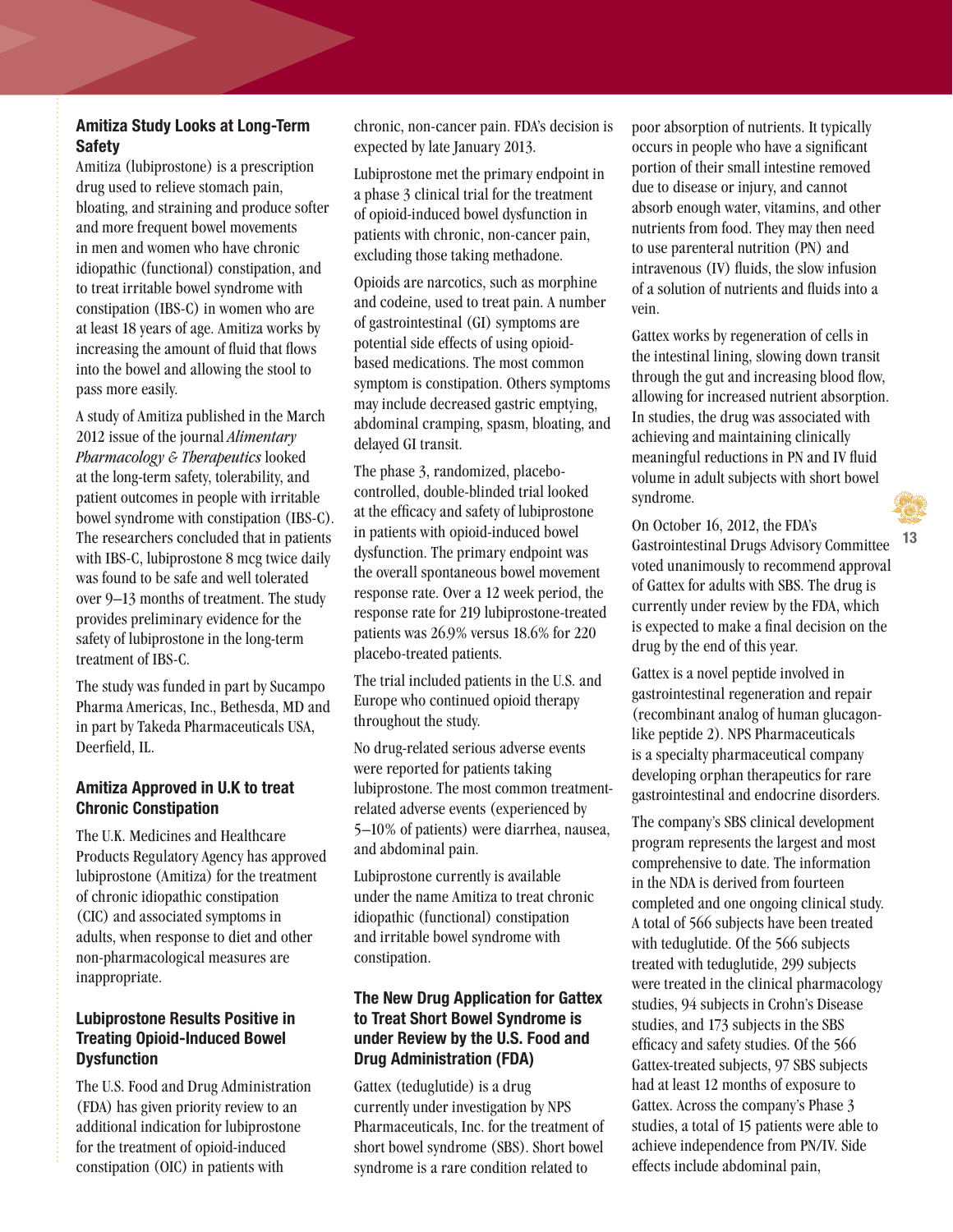upper respiratory tract infections, nausea, injection site reactions, headaches, gastrointestinal stoma complications, and abdominal distension.

People with SBS are highly prone to malnutrition, diarrhea, dehydration, and an inability to maintain weight due to the reduced intestinal capacity to absorb macronutrients, water, and electrolytes. As a result, many patients require the long-term use of parenteral nutrition (PN) and intravenous (IV) fluids to supplement their nutritional needs and stabilize their hydration. Although PN/IV can meet basic nutrition and fluid requirements, it does not improve the body's ability to absorb nutrients.

The long-term use of PN/IV fluids is associated with serious and life-threatening complications. Patients on parenteral support often experience a poor quality of life with difficulty sleeping, frequent urination, and loss of independence.

**14**

#### **Phase 3 Clinical Trials Begin for new Treatment of Diarrhea-Predominant Irritable Bowel Syndrome**

MuDelta (JNJ-27018966) is a novel drug under development for the treatment of irritable bowel syndrome with diarrhea as the predominant bowel symptom (IBS-D). The drug was designed with the purpose of treating both the diarrheal and pain symptoms of IBS-D.

#### **Phase 3 Clinical Trial**

Recruitment of male and female adult patients has started for the Phase 3 clinical study of this drug. The purpose of Phase 3 studies is to look at effectiveness, monitor side effects, and collect information that will allow the drug or treatment to be used safely.

If you're interested in taking part in this clinical trial, you will find participation and contact information in the shaded box that follows.

**Purpose of the study:** To evaluate the efficacy, safety, and tolerability of JNJ-27018966 compared with placebo in the treatment of patients with irritable bowel syndrome (IBS) with the subtype of diarrhea.

**Participation:** Eligible male and female patients aged 18 to 80 years with a diagnosis of irritable bowel syndrome (IBS) with a subtype of diarrhea.

**Sponsored by: Furiex Pharmaceuticals** 

**For information call:** 1-877-345-2145

A completed Phase 2 proof-of-concept clinical trial evaluated the safety and efficacy of MuDelta (JNJ-27018966). In the study, MuDelta was well-tolerated and had a favorable safety profile.

The drug met its primary objectives of establishing tolerability, safety, and efficacy in a 12-week randomized, doubleblind, placebo-controlled study. The study achieved statistically and clinically significant results for its primary as well as a number of key secondary endpoints. MuDelta also demonstrated durable efficacy through the 12-week treatment period.

A total of 807 patients with IBS-D were enrolled in the phase 2 trial. The primary endpoint was a composite analysis of stool consistency and abdominal pain at week four compared with baseline symptoms. The study demonstrated that treatment with MuDelta was statistically superior to placebo for this primary endpoint.

The compound now has an agreed-upon, clear regulatory path forward with the U.S. Food and Drug Administration (FDA). The drug has been granted fast-track status by the FDA in acknowledgement of the potential to address a significant unmet medical need for patients with IBS-D.

Phase 3 trials will accumulate data that further evaluates the drug's safety and effectiveness. Furiex Pharmaceuticals, Inc. is developing the drug under a November 2009 development and license agreement with Janssen Pharmaceutica N.V.

**Notes:**

\_\_\_\_\_\_\_\_\_\_\_\_\_\_\_\_\_\_\_\_\_\_\_\_\_\_\_\_\_\_\_\_ \_\_\_\_\_\_\_\_\_\_\_\_\_\_\_\_\_\_\_\_\_\_\_\_\_\_\_\_\_\_\_\_ \_\_\_\_\_\_\_\_\_\_\_\_\_\_\_\_\_\_\_\_\_\_\_\_\_\_\_\_\_\_\_\_ \_\_\_\_\_\_\_\_\_\_\_\_\_\_\_\_\_\_\_\_\_\_\_\_\_\_\_\_\_\_\_\_ \_\_\_\_\_\_\_\_\_\_\_\_\_\_\_\_\_\_\_\_\_\_\_\_\_\_\_\_\_\_\_\_ \_\_\_\_\_\_\_\_\_\_\_\_\_\_\_\_\_\_\_\_\_\_\_\_\_\_\_\_\_\_\_\_ \_\_\_\_\_\_\_\_\_\_\_\_\_\_\_\_\_\_\_\_\_\_\_\_\_\_\_\_\_\_\_\_ \_\_\_\_\_\_\_\_\_\_\_\_\_\_\_\_\_\_\_\_\_\_\_\_\_\_\_\_\_\_\_\_ \_\_\_\_\_\_\_\_\_\_\_\_\_\_\_\_\_\_\_\_\_\_\_\_\_\_\_\_\_\_\_\_ \_\_\_\_\_\_\_\_\_\_\_\_\_\_\_\_\_\_\_\_\_\_\_\_\_\_\_\_\_\_\_\_ \_\_\_\_\_\_\_\_\_\_\_\_\_\_\_\_\_\_\_\_\_\_\_\_\_\_\_\_\_\_\_\_ \_\_\_\_\_\_\_\_\_\_\_\_\_\_\_\_\_\_\_\_\_\_\_\_\_\_\_\_\_\_\_\_ \_\_\_\_\_\_\_\_\_\_\_\_\_\_\_\_\_\_\_\_\_\_\_\_\_\_\_\_\_\_\_\_ \_\_\_\_\_\_\_\_\_\_\_\_\_\_\_\_\_\_\_\_\_\_\_\_\_\_\_\_\_\_\_\_ \_\_\_\_\_\_\_\_\_\_\_\_\_\_\_\_\_\_\_\_\_\_\_\_\_\_\_\_\_\_\_\_ \_\_\_\_\_\_\_\_\_\_\_\_\_\_\_\_\_\_\_\_\_\_\_\_\_\_\_\_\_\_\_\_ \_\_\_\_\_\_\_\_\_\_\_\_\_\_\_\_\_\_\_\_\_\_\_\_\_\_\_\_\_\_\_\_ \_\_\_\_\_\_\_\_\_\_\_\_\_\_\_\_\_\_\_\_\_\_\_\_\_\_\_\_\_\_\_\_ \_\_\_\_\_\_\_\_\_\_\_\_\_\_\_\_\_\_\_\_\_\_\_\_\_\_\_\_\_\_\_\_ \_\_\_\_\_\_\_\_\_\_\_\_\_\_\_\_\_\_\_\_\_\_\_\_\_\_\_\_\_\_\_\_ \_\_\_\_\_\_\_\_\_\_\_\_\_\_\_\_\_\_\_\_\_\_\_\_\_\_\_\_\_\_\_\_ \_\_\_\_\_\_\_\_\_\_\_\_\_\_\_\_\_\_\_\_\_\_\_\_\_\_\_\_\_\_\_\_ \_\_\_\_\_\_\_\_\_\_\_\_\_\_\_\_\_\_\_\_\_\_\_\_\_\_\_\_\_\_\_\_ \_\_\_\_\_\_\_\_\_\_\_\_\_\_\_\_\_\_\_\_\_\_\_\_\_\_\_\_\_\_\_\_ \_\_\_\_\_\_\_\_\_\_\_\_\_\_\_\_\_\_\_\_\_\_\_\_\_\_\_\_\_\_\_\_ \_\_\_\_\_\_\_\_\_\_\_\_\_\_\_\_\_\_\_\_\_\_\_\_\_\_\_\_\_\_\_\_ \_\_\_\_\_\_\_\_\_\_\_\_\_\_\_\_\_\_\_\_\_\_\_\_\_\_\_\_\_\_\_\_ \_\_\_\_\_\_\_\_\_\_\_\_\_\_\_\_\_\_\_\_\_\_\_\_\_\_\_\_\_\_\_\_ \_\_\_\_\_\_\_\_\_\_\_\_\_\_\_\_\_\_\_\_\_\_\_\_\_\_\_\_\_\_\_\_ \_\_\_\_\_\_\_\_\_\_\_\_\_\_\_\_\_\_\_\_\_\_\_\_\_\_\_\_\_\_\_\_ \_\_\_\_\_\_\_\_\_\_\_\_\_\_\_\_\_\_\_\_\_\_\_\_\_\_\_\_\_\_\_\_ \_\_\_\_\_\_\_\_\_\_\_\_\_\_\_\_\_\_\_\_\_\_\_\_\_\_\_\_\_\_\_\_ \_\_\_\_\_\_\_\_\_\_\_\_\_\_\_\_\_\_\_\_\_\_\_\_\_\_\_\_\_\_\_\_ \_\_\_\_\_\_\_\_\_\_\_\_\_\_\_\_\_\_\_\_\_\_\_\_\_\_\_\_\_\_\_\_ \_\_\_\_\_\_\_\_\_\_\_\_\_\_\_\_\_\_\_\_\_\_\_\_\_\_\_\_\_\_\_\_ \_\_\_\_\_\_\_\_\_\_\_\_\_\_\_\_\_\_\_\_\_\_\_\_\_\_\_\_\_\_\_\_ \_\_\_\_\_\_\_\_\_\_\_\_\_\_\_\_\_\_\_\_\_\_\_\_\_\_\_\_\_\_\_\_ \_\_\_\_\_\_\_\_\_\_\_\_\_\_\_\_\_\_\_\_\_\_\_\_\_\_\_\_\_\_\_\_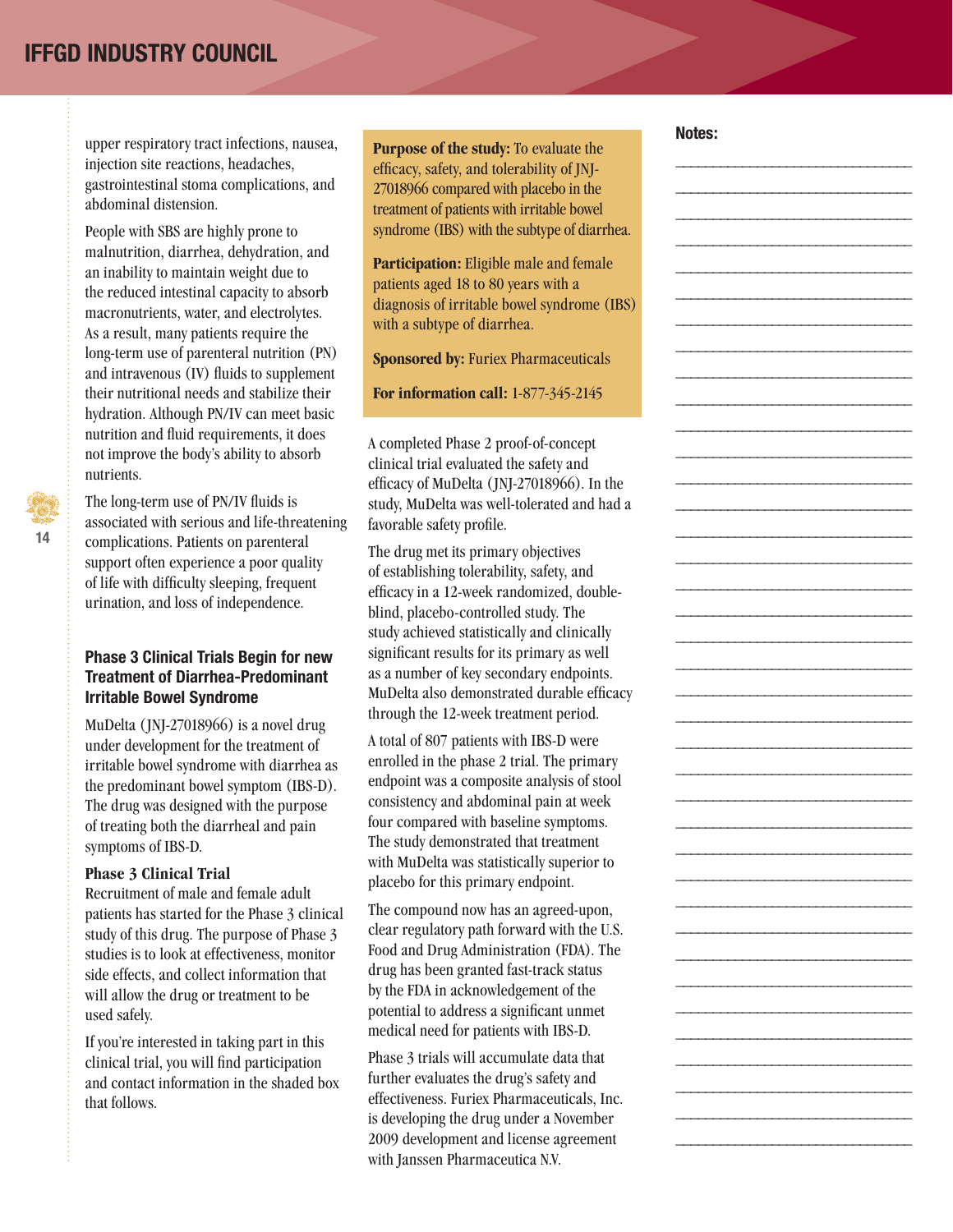## **Professional Announcements**

#### **Save the Date – IFFGD Professional Symposium**

IFFGD will host the **10th International Symposium on Functional Gastrointestinal Disorders on April 12–14, 2013**  at the Pfister Hotel, Milwaukee, WI. This CME accredited meeting is jointly sponsored by the University of Wisconsin School of Medicine and Public Health, Office of Continuing Professional Development in Medicine and Public Health, Madison, WI and the International Foundation for Functional Gastrointestinal Disorders (IFFGD).

This biennial meeting draws an international audience and addresses issues of interest to multiple health care disciplines, from basic science to clinical care. Consider attending if you are a gastroenterologist, pediatrician, primary care physician, physiologist, basic scientist, epidemiologist, mental health professional, nurse clinician, physician assistant, trainee, or involved in other allied health fields.

- Learn about advances in the pathophysiology of the functional gastrointestinal and motility disorders.
- Develop clinical skills in the diagnosis and care of patients with functional GI disorders.
- Network and share information and experiences with other conference participants.

Learn more about this unique biennial meeting and the many reasons to attend. View a video about the Symposium at: *www.iffgd. org/site/news-events/events/professional-symposia.* 

#### **For further information, contact:**

Elisabeth Vink, IFFGD Phone: 414-964-1799 email: symposium@iffgd.org Terese Bailey, OCPD in Medicine and Public Health Phone: 608-240-2141 email: tmbailey@ocpd.wisc.edu

**Or go to the IFFGD web page at**  *www.iffgd.org/symposium.*



*Scan this code with your smart phone for more informaton.*

#### **Asian Pacific Digestive Week 2012**

**When:** December 5–8, 2012 **Location:** Bangkok, Thailand **Email:** secretariat@apdw2012.org **Website:** www.apdw2012.org

#### **Canadian Digestive Diseases Week 2013**

**When:** March 1–4, 2013 **Location:** Victoria, British Columbia, Canada **Email:** CDDW@cag-acg.org **Website:** www.cag-acg.org

#### **Digestive Disease Week (DDW) 2013**

**When:** May 18–21, 2013 **Location:** Orlando, Florida, USA **Email:** ddwadmin@gastro.org **Website:** www.ddw.org

#### **American Neurogastroenterology and Motility Society (ANMS) Annual Meeting 2013**

**When:** September 20–22, 2013 **Location:** Huntington Beach, California, USA **Abstract Deadline:** March 29, 2013 **Email:** admin@motilitysociety.org **Website:** www.motilitysociety.org

#### **World Congress of Gastroenterology (Gastro 2013)**

**When:** September 21–24, 2013 **Location:** Shanghai, China **Email:** congress@gastro2013.org **Website:** www.gastro2013.or**g**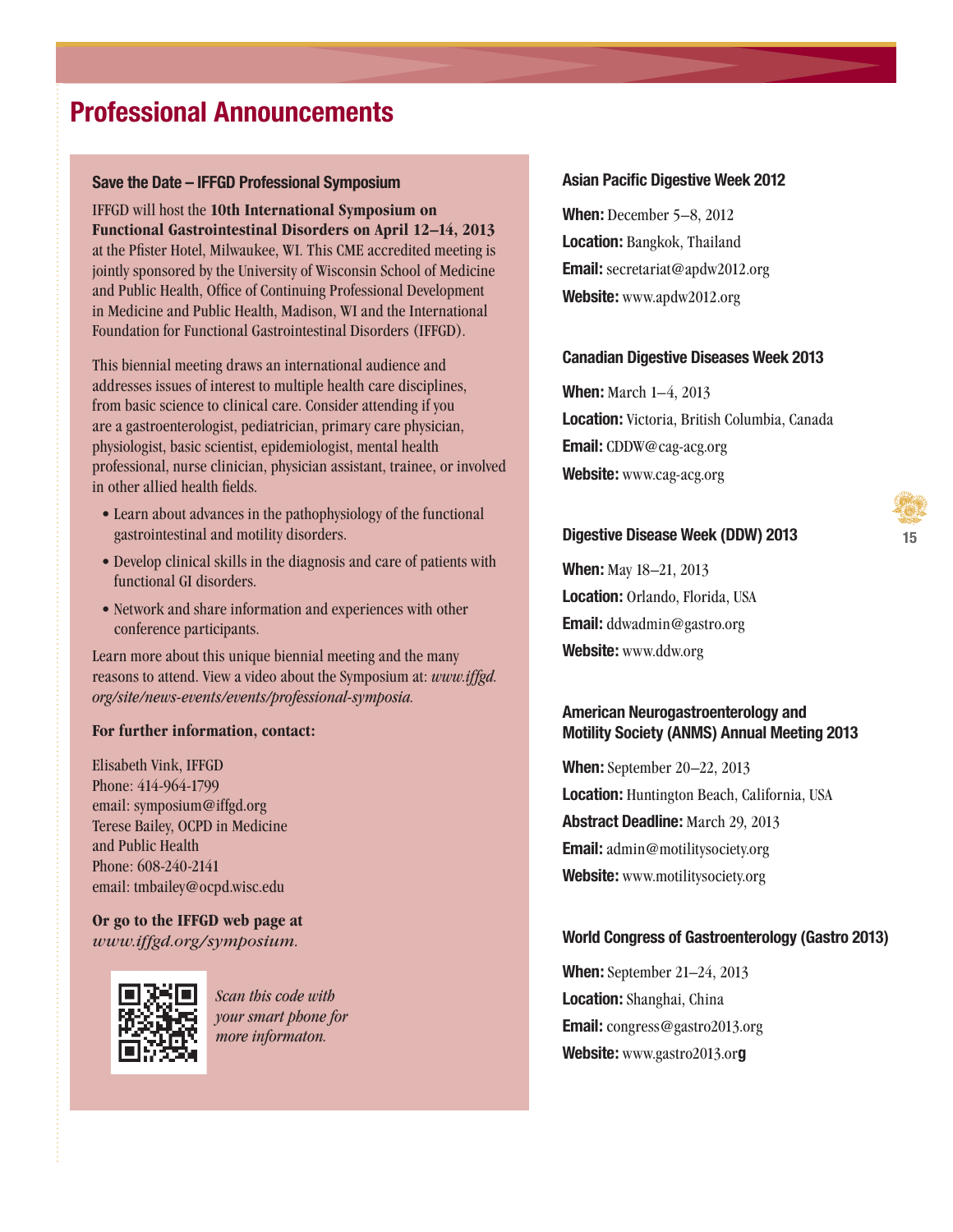

*The Digestive Health Alliance (DHA) is the grassroots arm of IFFGD*

#### **Looking Ahead to the 113th Congress**

The 112th Congress is coming to a close and the 113th Congress will begin on January 3, 2013. A "new" Congress begins every two years in January, following November elections. In addition to swearing in new Representatives and Senators, a new Congress will start over with new legislation to consider. If a bill has not been acted on before the end of a Congress, it can be reintroduced in the new Congress (often with a new number) and the legislative process will be started again.





*The Functional Gastrointestinal and Motility Disorders Research Enhancement Act* is one of many bills that did not become law during the 112th Congress. But that is not unusual. Members of Congress introduce thousands of bills each year. Less than 10% of the bills introduced become law during their first Congress, so it is important to support a proposal through the entire process. See Table 1 to see the percentage of bills introduced that became law each Congress, going back to 1973.

Table 1

*The Functional Gastrointestinal and Motility Disorders Research Enhancement Act of 2011* was introduced by Representative F. James Sensenbrenner, Jr. (WI-5) in the House of Representatives in June 2011 with bill number H.R. 2239. It has gained bipartisan support, with cosponsors including Representatives James Moran (VA-8), Peter Welch (VT), Elton Gallegly (CA-24),

Jesse Jackson, Jr. (IL-2), Tammy Baldwin (WI-2), Maurice Hinchey (NY-22), Gwen Moore (WI-4), Nan Hayworth, M.D. (NY-19), Ed Perlmutter (CO-7), David Price (NC-4), Mazie Hirono (HI-2), Ron Kind (WI-3), Dan Boren (OK-2), Bill Posey (FL-15), Ejijah Cummings (MD-7), and Susan Davis (CA-53).

In the 16 months since its introduction, nearly 1,000 digestive health advocates have reached out to their Representative in support of *The Functional Gastrointestinal and Motility Disorders Research Enhancement Act.* These advocates represent many different disorders and they come from 48 states, plus the District of Columbia. By speaking out, they help raise critical awareness about functional GI and motility disorders and the devastating effects they can have on

#### **Did you know?**

Following the 2010 census, the boundaries of many congressional districts will change with the 113th Congress. Find your district and Representative any time by entering yoaur zip code at *www.iffgd.org/action.*

the patients and families who live with them. Thank you to everyone who has taken action so far!

The Functional Gastrointestinal and Motility Disorders Research Enhancement Act will be reintroduced in the 113th Congress and it needs your continued support. We will keep you updated about what you can do to support The Functional Gastrointestinal and Motility Disorders Research Enhancement Act as we move forward. With continued action from digestive health advocates, we will see that this bill is passed!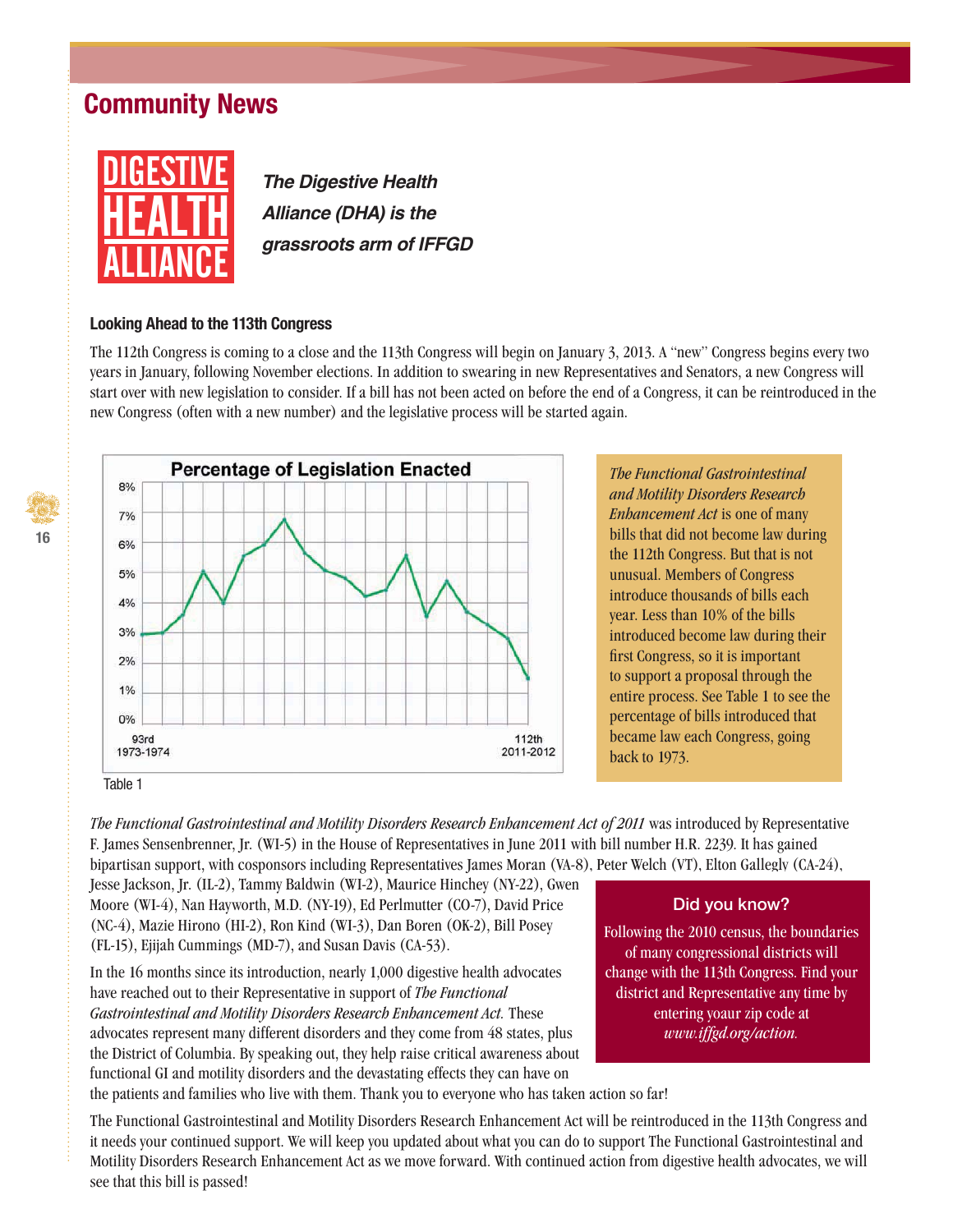

#### **Awareness Walk for Gastroparesis**

The first annual Awareness Walk for Gastroparesis (GP) in Bellingham, WA took place Saturday, September 8, 2012. The walk was a great success raising nearly \$3,000! Proceeds went to the Digestive Health Alliance to fund research aimed at improving and saving lives of people suffering from gastroparesis.

Thank you to all those that helped sponsor the walk: Advanced Medical Massage, CarrDorsh Family Dental, GoMacro, Hoagland Pharmacy, Journey with Gastroparesis, and RoibaGear.

Many thanks to Stephanie Torres for organizing this fundraiser. Here is how Stephanie described the event:



*"We began at the farmer's market at noon, along the scenic interurban trail between the Bellingham Farmers Market and Boulevard Park. Participants walked down the interurban trail along the bay towards Boulevard Park, wrapped around Woods Coffee and came back to the market. A booth was set up for registration and important information about GP. T-shirts were available, along with a selection of exciting silent auction items.*

*Weather could not have been more perfect, sunny, 80 degrees and no wind. So thankful for all the volunteers and their hard work, this could not have been possible without them. We had several visitors up from Seattle area and met many locals who are dealing with similar issues and learned so much."* 

**Want to get involved? You can create your own fundraiser, tell us your event idea, or donate. Go to our website at**  www.dha.org or send us an email at dha@iffgd.org.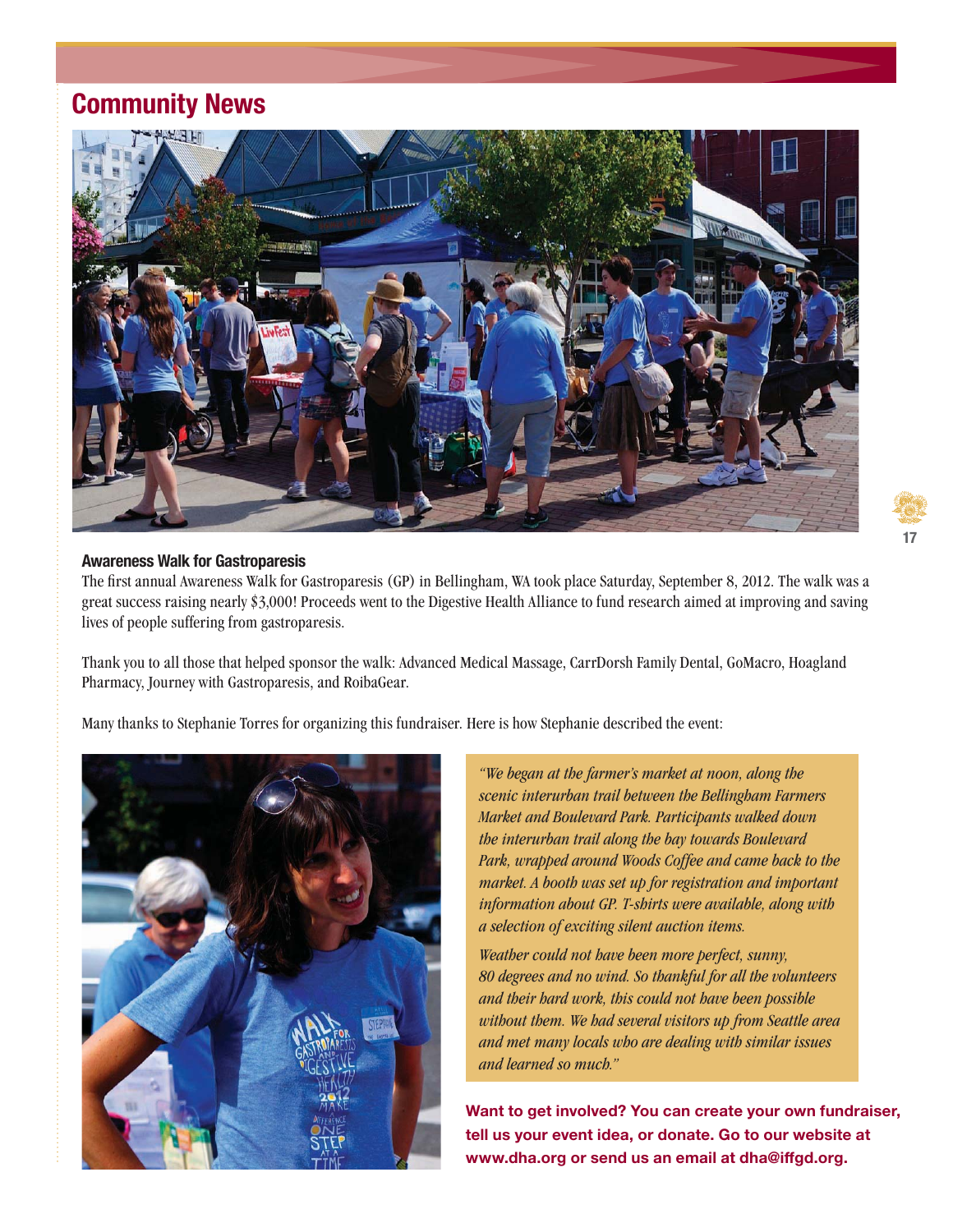#### **IFFGD Provides Written Public Testimony To FDA**

*IFFGD presented the following views to the Department of Health and Human Services, Food and Drug Administration (FDA) in connection with an October 16, 2012 meeting of the Gastrointestinal Drugs Advisory Committee to consider the new drug application (NDA) 203441 by NPS Pharmaceuticals for the drug with the proposed trade name Gattex (teduglutide) for the treatment of adult patients with short bowel syndrome (SBS). Docket No. FDA-2012-N-0001.* 

On behalf of the International Foundation for Functional Gastrointestinal Disorders (IFFGD), I thank the Food and Drug Administration (FDA) for its work to evaluate treatments for conditions that affect the public. IFFGD is a  $501(c)(3)$  nonprofit education and research organization dedicated to improving the understanding of functional gastrointestinal and motility disorders.

I am writing to you to offer comments regarding the October 16, 2012 meeting of the Gastrointestinal Drugs Advisory Committee. At this meeting, the Advisory Committee will consider the new drug application (NDA) 203441 by NPS Pharmaceuticals for the drug with the proposed trade name Gattex (teduglutide) for the treatment of adult patients with short bowel syndrome (SBS).

Short bowel syndrome is a complex condition characterized by the loss of absorptive capacity of the small intestine. It can occur in people at any age. The cause can be congenital, or acquired due to a variety of reasons. In some the condition can be life-threatening.

People face numerous difficulties as a result of having SBS. In addition to managing multiple symptoms, extraordinary measures must be taken to ensure that individual fluid and nutrient requirements are met. These measures include high levels of doctorpatient communication and patient/care-giver education, frequent healthcare utilization, carefully monitored diets, and often the need to use parenteral nutrition and intravenous fluids. The long-term use of parenteral support increases risks of infection and other complications, which themselves can be life-threatening, and is associated with numerous quality of life issues such as loss of sleep, mobility, and social interactions.

Treatment options over the long course of SBS are burdensome on patients, care-providers, and healthcare providers. Treatments are aimed primarily at maintaining adequate nutritional status and preventing complications. However, complications can arise not only as a result of the underlying condition, but also in connection with treatments such as parenteral infusions.

New treatment options are needed to help people with short bowel syndrome more effectively manage their condition, maintain required nutritional status, and reduce use of parenteral support for those who rely on it. If Gattex (teduglutide) is found to be a safe and effective therapy, it would be a significant step forward for patients with short bowel syndrome.

Thank you for your consideration of our comments.

*– William F. Norton, IFFGD*

## **Q &A – What do you Say?**

**Here is a recent posting and responses on our www.facebook.com/IFFGD page. We invite you to join the conversation.**

I would like to see a cure for **leading the because** <u>containing</u>

- IBS because I want my life back!
- Fructose intolerance because my daughter was diagnosed with it at 5 years old
- Gastroparesis because two years later, I really can't believe I will have this forever! Sick and tired of being sick and tired!
- ALL functional GI disorders because I too want my life back!
- All GI disorders because no one should be afraid of food and how it will affect them day after day.
- A cure for C Diff, because it destroys lives. And apparently there is one on the horizon! Poop transplants. REALLY!
- Colonic inertia because the only thing left for me is removal of the colon, and I'm not quite ready for that.
- All gastro syndromes because they put life on pause!
- All GI disorders. Cause it takes over your life!
- Gastroparesis…because I want my life back.
- Hirschsprung's disease because little babies shouldn't have to suffer through surgery or be dilated for months on end. The baby moments should be remembered as fun!
- Chronic intestinal pseudo-obstruction...because it stole the love of my life when she was 23. I miss her everyday and I wish we'd had the opportunity to live a long, happy life together.
- All illness so we can all be healthy and enjoy life.
- IBS because I'm tired of all that comes with it!
- Autism because 1 in 88 children are touched by it including my Grandson.
- All diseases/illnesses because no one should have to go through that.
- IBS-D cause I've suffered from it for 21 yrs.
- IBS...and diabetes.
- All GI disorders because it consumes children from birth onward and completely runs their lives forever.
- All GI disorders (especially) gastritis.
- Food protein induced enterocolitis because it is an ugly allergy that affects infants and toddlers.
- Hirschsprung's disease because I'm tired of watching my son have to deal with it.
- I want a cure for functional dyspepsia, because it sucks to have nausea all the time.
- Lupus because it does very serious damage to many people's bodies that I can't explain on here.
- Cyclic vomiting syndrome because my son deserves to enjoy his life rather than suffer almost every day.
- "Idiopathic" gastroparesis, because it totally disrupts sufferers' lives.
- IBS because I am tired of being in pain.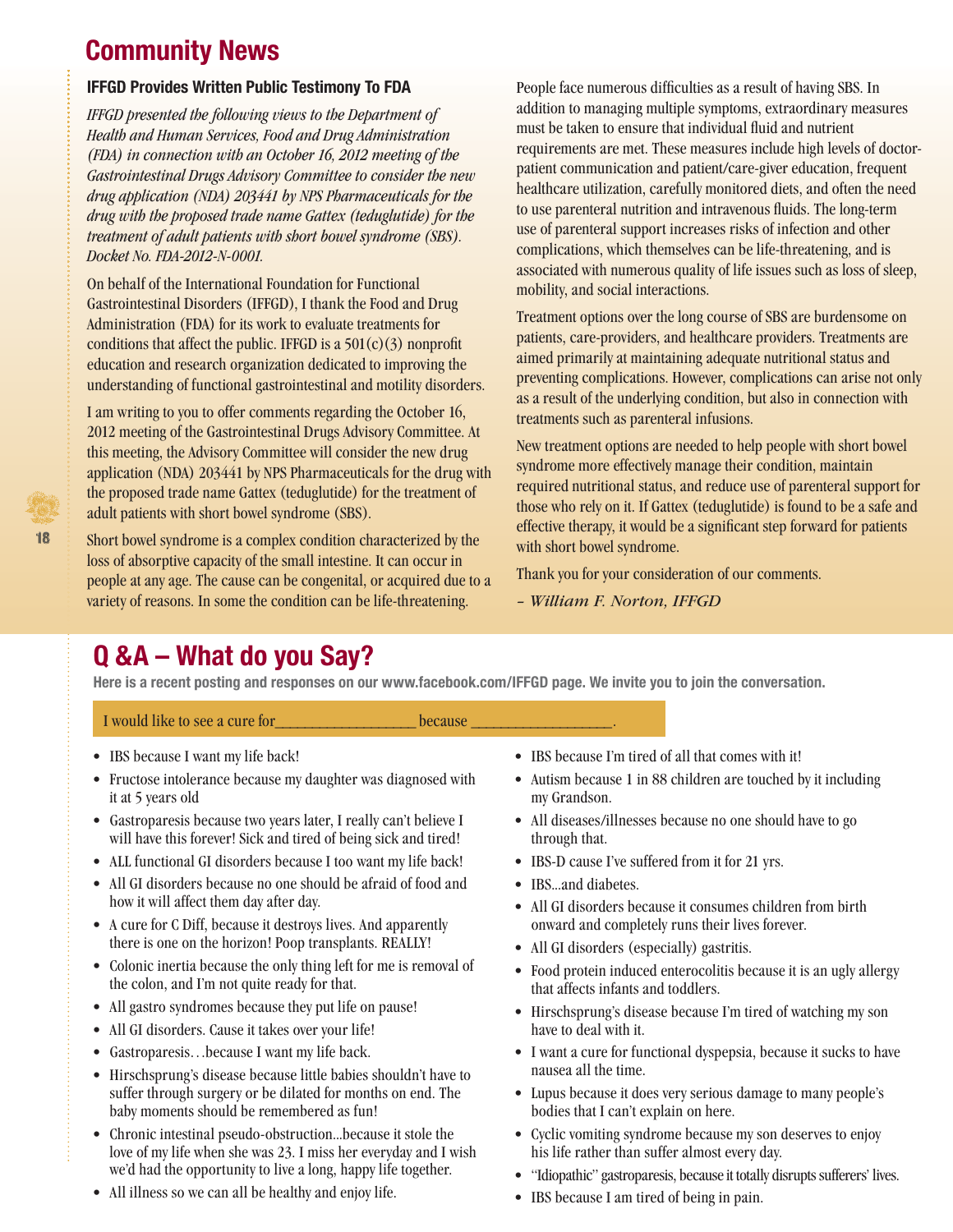**Some Digestive Disorders Just Won't Go Away Without Your Help**



**Donate to support research and say goodbye to chronic digestive disorders.**

**About 1 in 4 children and adults is affected by a chronic digestive disorder.** 

**Your support enables research that improves the lives of millions with these conditions.**

**Your tax deductible donation changes lives. You can join in the search for cures.**

> **Donate securely online at:**  *www.iffgd.org/donate*

**IFFGD/DHA 700 W. Virginia St., #201 Milwaukee, WI 53204**

#### **Here are some chronic, long-term digestive disorders that often just won't go away:**

*Chronic heartburn Reflux disease or GERD Swallowing disorders Dyspepsia Gastroparesis Cyclic vomiting syndrome (CVS) Chronic abdominal pain Hirschsprung's disease Intestinal pseudo-obstruction Short bowel syndrome Bowel incontinence Irritable bowel syndrome (IBS) Chronic bowel disorders*

Functional gastrointestinal/motility disorders are among the leading causes of doctor visits, hospitalizations, and disability each year. These digestive conditions span a wide spectrum of disorders that affect the GI tract, including the esophagus, stomach, and intestines.

Advances in medicine largely depend on the gathering of new knowledge. IFFGD recently called for nominations for Research Awards in six categories. Applications are reviewed by our independent Selection Committee.

The IFFGD Research Awards will be presented in April 2013. *Your support makes these awards possible.*